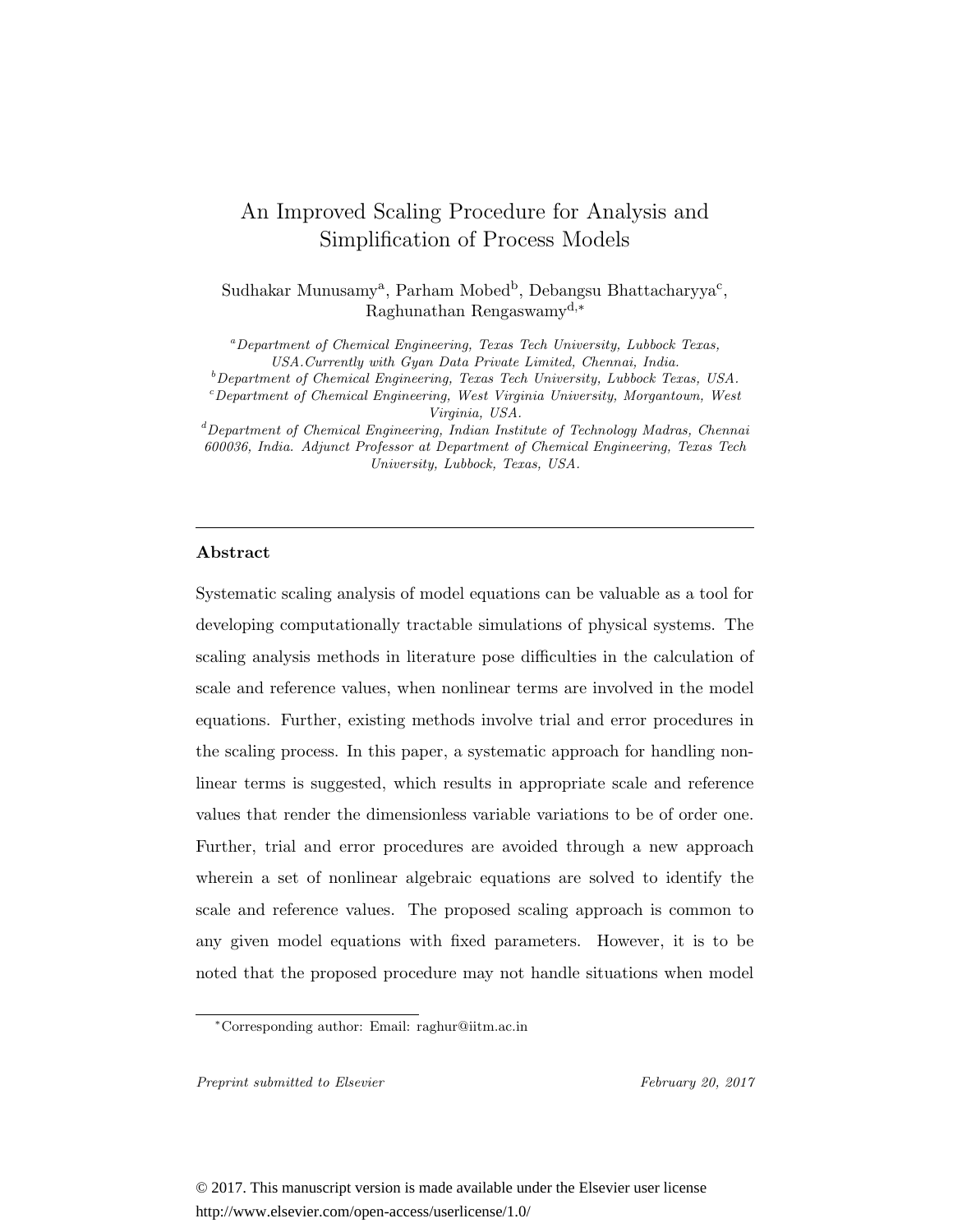equations exhibit steady state multiplicity and have dynamic multi-mode regimes. The proposed scaling procedure is illustrated through various examples of different complexities. A 1D model of WGS reactor as a case study shows the effectiveness of the obtained scale and reference values in obtaining simplified model which represents the steady state and dynamic variations of the variables.

Keywords: Scaling analysis, Model simplification, Water gas shift reactor

### **1. Introduction**

Scaling analysis is a systematic approach that can be used to identify phenomena occurring at various scales. This information can be used to simplify a given set of equations by neglecting phenomena, which occur at scales that are different from the scale of interest. In this approach, a given set of equations is made dimensionless, resulting in several dimensionless groups of varying magnitudes. These dimensionless groups represent the relative effects of phenomena or mechanisms and therefore help identify dominant phenomena/mechanisms in the scale of interest. A number of authors have used scaling analysis for model simplification and identification. For example, Dahl et al. (2004) have used scaling analysis to get insights into the behavior of fluid aerosol reactor without performing actual simulations. Kopaygorodsky et al. (2004) have used scaling analysis to identify key differences between the modeling assumptions for conventional pressure swing adsorption and ultra-rapid pressure swing adsorption. Kaisare et al. (2005) have used scaling analysis to identify phenomena occurring at varying scales in a reverse flow reactor. Balaji et al. (2008) have used scaling analysis for reverse flow reactor and have shown ways of simplifying the model equations. Rao et al. (2010) have used scaling analysis for pulsed pressure swing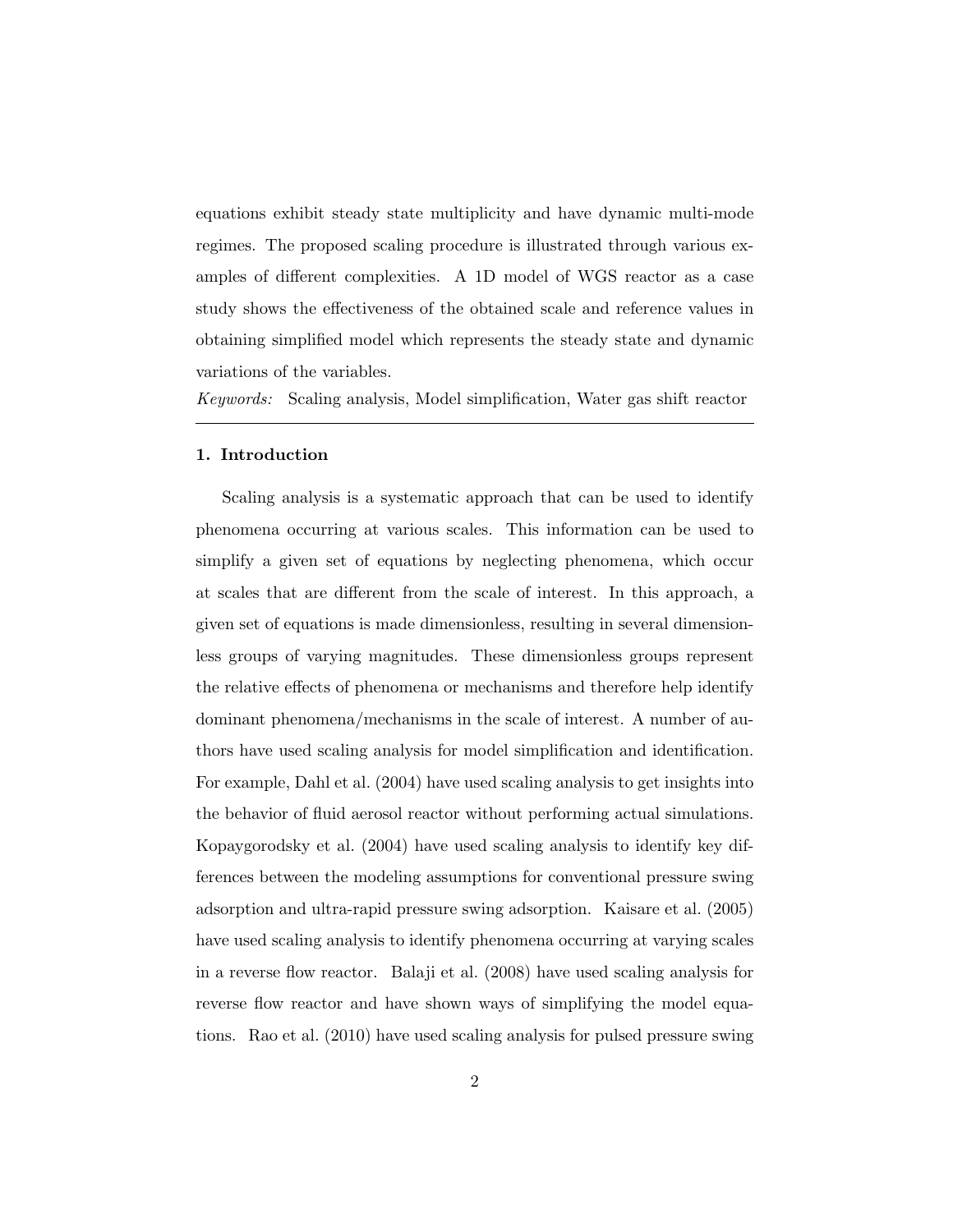adsorber to identify useful correlations in terms of dimensionless numbers. Rezvanpour et al. (2012) have studied electro-hydrodynamic atomization process using scaling analysis to simply the model and to find a correlation relating efficiency with a single dimensionless number involving the parameters of the process. Baldea and Daoutidis (2007) have used scaling analysis for auto-thermal reactors to identify a non-stiff model by separating fast and slow time scales. Krantz (2007) have described the method of scaling analysis in a book for various transport and reaction process.

There are two important gaps in all these works that use scaling analysis. In the scaling methodology described by Krantz (2007), all dependent and independent variables in the equations are made dimensionless by choosing appropriate scale(s) and reference factor(s). This results in a minimum parametric representation of the model equations. Thus the solution of these equations can be expressed in terms of dimensionless groups. The form of these dimensionless groups and the methods used for obtaining scales usually involve trial and error methods. In Krantz et al. (2012), it is mentioned that one has to know the controlling mechanism while forming a unique dimensionless equation which varies in the order of 1. Identifying this controlling mechanism is not obvious and in most cases this usually involves a trial and error process. Further, in all these works on scaling analysis, the scaling of nonlinear terms in the equations is addressed in an empirical manner. The scale for nonlinear terms are usually taken to be some characteristic maximum (Balaji et al., 2008; Krantz, 2007), but obtaining this maximum is not obvious without simulating the corresponding equations. We address these gaps in the literature by: (i) proposing an approach that avoids the trialand-error method for deriving scales, and (ii) we focus on nonlinear terms and suggest a systematic way to obtain appropriate scales for these terms.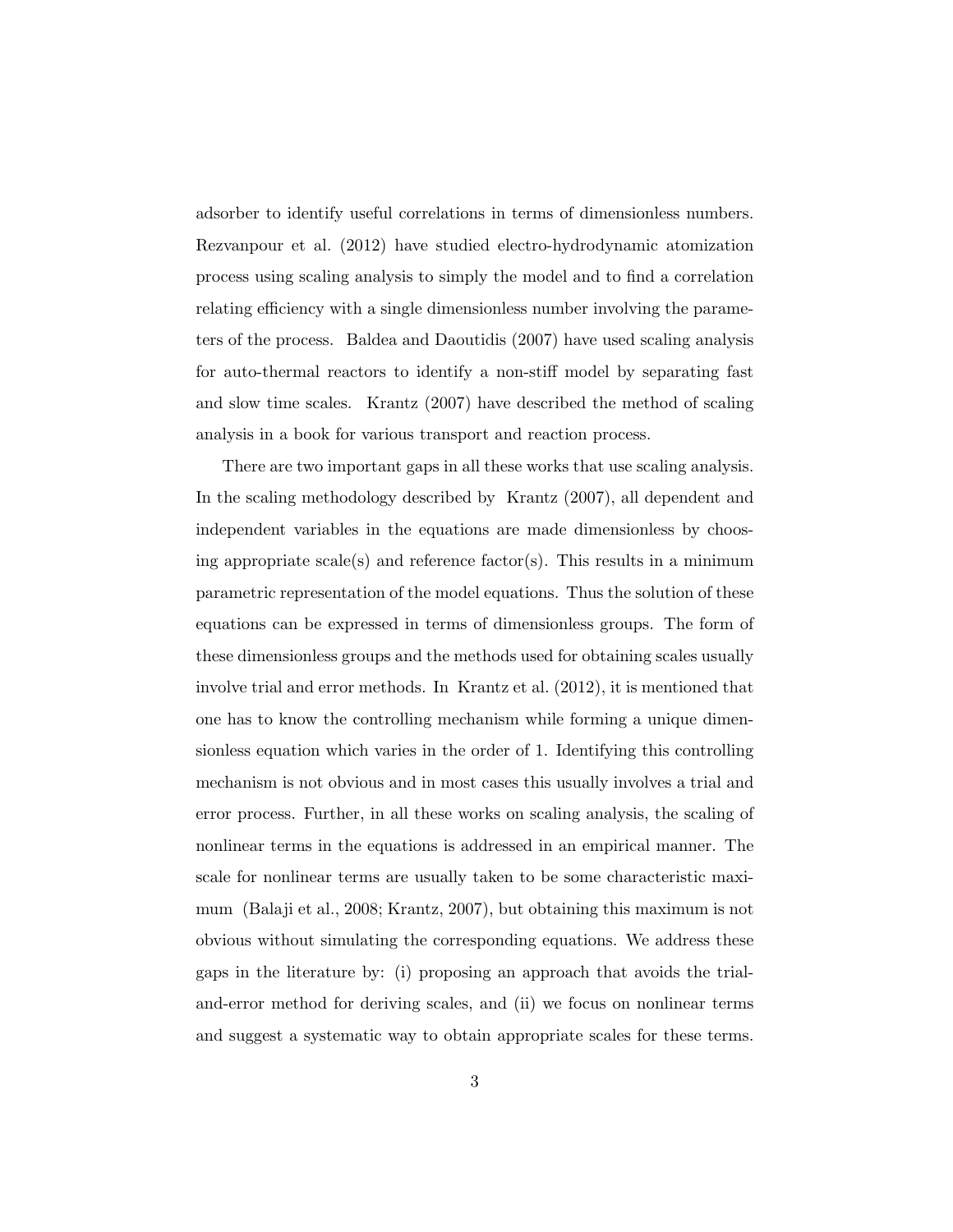The proposed method for scaling analysis is general and straight-forward to apply to any given set of equations. The proposed method is described in several steps and explained though examples of varying complexity. We apply the techniques developed in this paper and calculate scale and reference values for a 1D model of water gas shift (WGS) reactor system, which involves complex nonlinear terms and differential algebraic equations. The obtained scale and reference values are shown to be appropriate in making the corresponding dimensionless variables to vary in the order of 1. Analysis of obtained scale and reference values through relevant dimensionless groups results in a simplified model. The performance of the simplified model based on these scales is evaluated by comparing the simulation results with a detailed model and bench-marking the respective computational performances.

#### **2. Model simplification using current method of scaling analysis**

Systematic scaling analysis of model equations can identify phenomena with varying importance thereby providing a rational approach for model simplification through elimination of terms and elimination of equations with minimal impact on the simulation results. Scaling analysis involves identifying appropriate scale and reference values to make the entire dependent and independent variables in a model to be dimensionless and vary in the order of 1, i.e. these dimensionless variables vary from zero to near one. This type of representation for a model is termed as minimum parametric representation. In this representation, it is easy to identify terms (which corresponds to some physical phenomenon) of least importance and one can discard them to obtain a simplified model.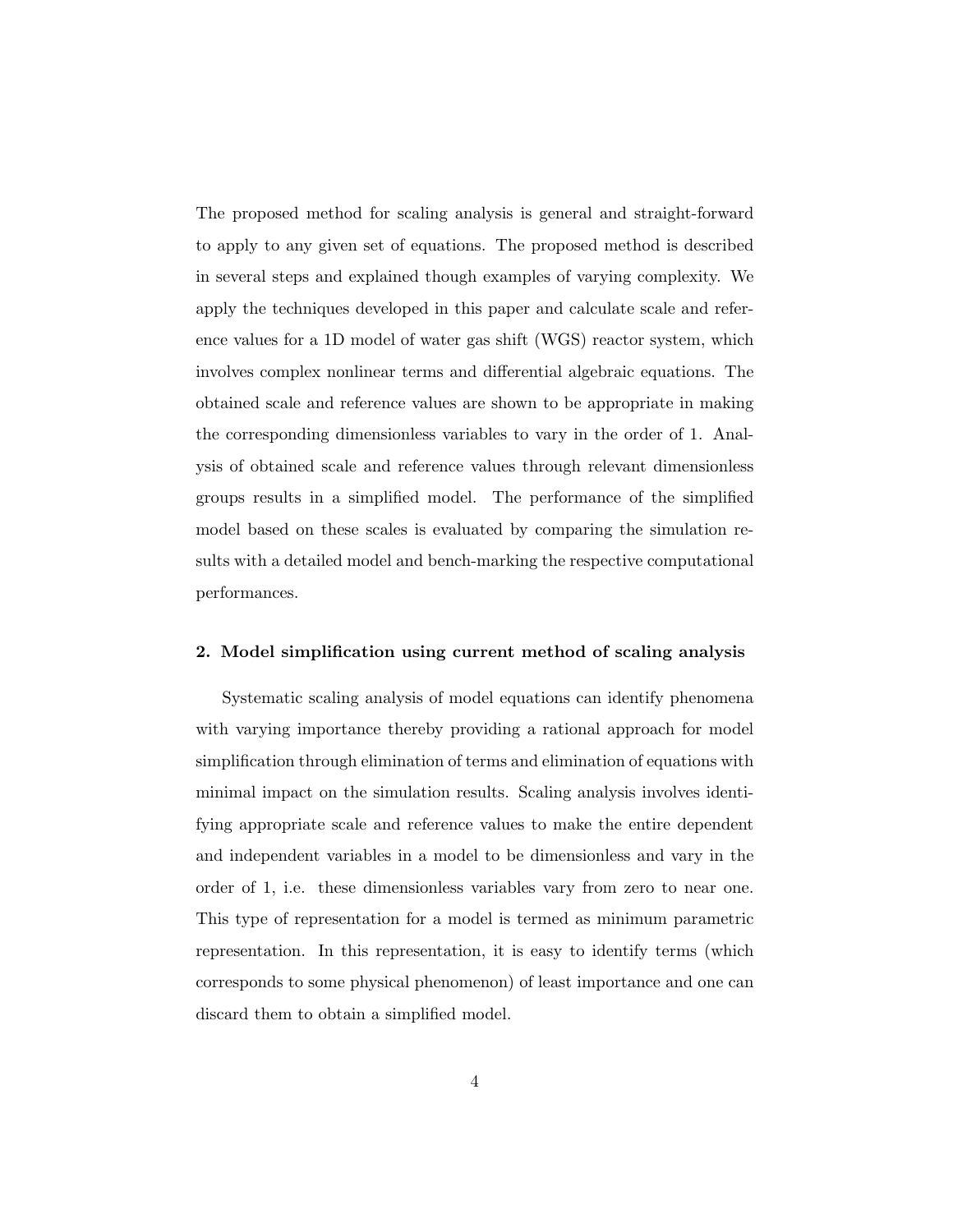In this section we first provide a general description of the scaling analysis and point out the deficiencies in the existing procedures at appropriate places. The method of scaling analysis followed in the literature is described below through several steps using a simple example.

**Step 1:** Consider the following system of equations

$$
\frac{dy_1}{dx} = f_{11}(y_1, y_2, x) + f_{12}(y_1, y_2, x) \tag{1}
$$

$$
\frac{dy_2}{dx} = f_{21}(y_1, y_2, x) + f_{22}(y_1, y_2, x) \tag{2}
$$

The initial conditions for the above equations are given by

$$
y_1(x = 0) = y_{10};
$$
  $y_2(x = 0) = y_{20};$  (3)

*Step 2:* Define dimensionless quantities (involving scale and reference values) for dependent and independent variables and introduce them into the equations

$$
y_1^* \equiv \frac{(y_1 - y_{1,r})}{y_{1,s}}; \quad y_2^* \equiv \frac{(y_2 - y_{2,r})}{y_{2,s}}; \quad x^* \equiv \frac{x}{x_s}
$$
 (4)

In the above definition, variables with subscript 's' and 'r' represent scale and reference values respectively and variables with superscript '∗' represent dimensionless quantities. Reference and scale values are introduced so that resulting dimensionless variable starts from zero and vary in order of 1 respectively. This means reference value is required only for variables which are not starting from zero. Hence in the above example, reference value is not introduced in the definition for dimensionless independent variable. However there are situations (for example, for fluid flow problem involving annulus pipe) where independent variables does not start from zero and in those situations one need to have reference values. Introducing these defini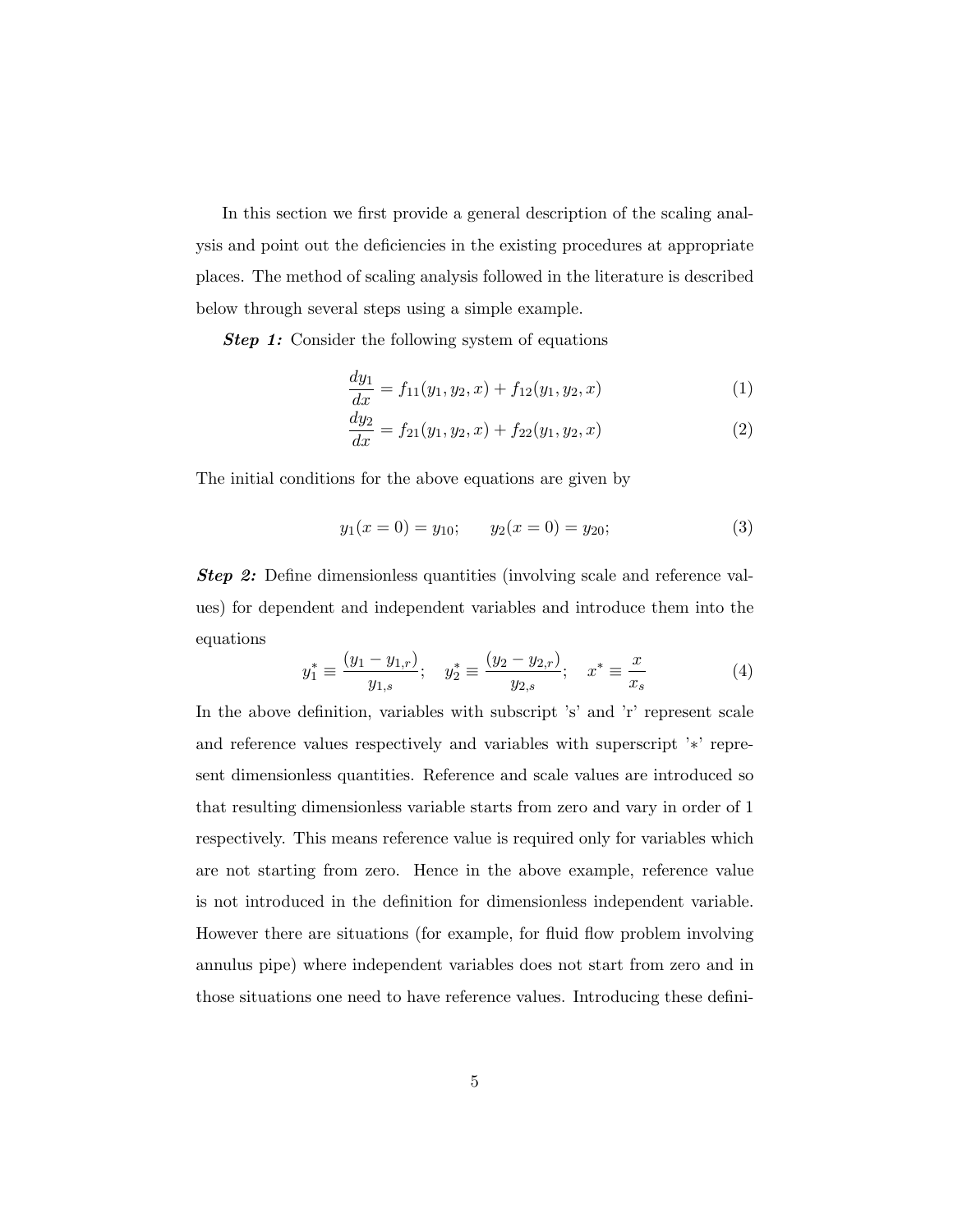tions in Eq.  $(1)$ , Eq.  $(2)$  and Eq.  $(3)$ 

$$
\frac{y_{1,s}}{x_s} \frac{dy_1^*}{dx^*} = f_{11}(y_1^* y_{1,s} + y_{1,r}, y_2^* y_{2,s} + y_{2,r}, x^* x_s) + f_{12}(y_1^* y_{1,s} + y_{1,r}, y_2^* y_{2,s} + y_{2,r}, x^* x_s)
$$
\n
$$
(5)
$$

$$
\frac{y_{2,s}}{x_s} \frac{dy_2^*}{dx^*} = f_{21}(y_1^* y_{1,s} + y_{1,r}, y_2^* y_{2,s} + y_{2,r}, x^* x_s) + f_{22}(y_1^* y_{1,s} + y_{1,r}, y_2^* y_{2,s} + y_{2,r}, x^* x_s)
$$
\n
$$
(6)
$$

$$
y_1^*(x^*x_s = 0) = \frac{(y_{10} - y_{1,r})}{y_{1,s}}; \quad y_2^*(x^*x_s = 0) = \frac{(y_{20} - y_{2,r})}{y_{2,s}} \tag{7}
$$

In the above equations,  $(f_{11}, f_{12}, f_{21}, f_{22})$  can represent linear or nonlinear terms involving dependent and independent variables. For these terms, once appropriate dimensionless variable definitions are introduced, one should be able to separate them into terms involving only scale and reference values and terms involving only dimensionless variables. For example, after scaling the term  $f_{11}$ , this needs to be written as a product of two terms  $f_{11,s} = f_{11}(y_{1,s}, y_{1,r}, y_{2,s}, y_{2,r}, x_s, x_r)$  and  $f_{11}^* = f_{11}(y_1^*, y_2^*, x^*)$ . This separation becomes difficult for most of the nonlinear terms and there is hardly any work in the open literature that provides a rational approach to handling them. For example, consider the nonlinear first order kinetic term

$$
r_A = k_0 e^{-\frac{E_a}{RT}} C_A \tag{8}
$$

For the above nonlinear term, on introducing the dimensionless variable definition for the variables  $C_A$  and T, it becomes

$$
r_A = k_0 e^{-\frac{E_a}{R(T^*T_s + T_r)}} (C_A^* C_{A,s} + C_{A,r})
$$
\n(9)

In the above nonlinear term, it is difficult to separate the expression for reaction scale involving  $(C_{A,s}, C_{A,r}, T_s, T_r)$  and the expression for dimensionless reaction term involving  $(C_A^*,T^*)$ . In the literature (Balaji et al., 2008;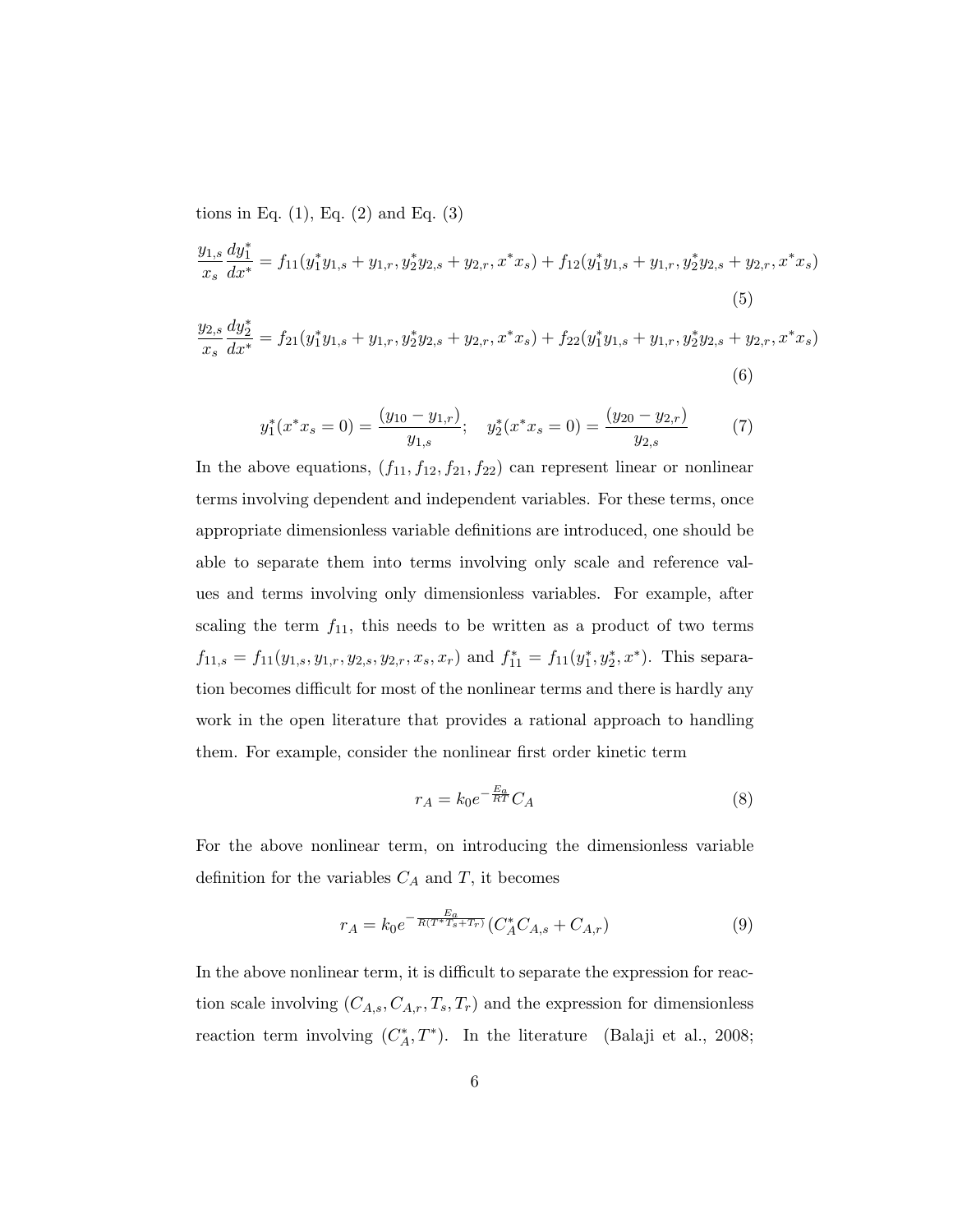Krantz, 2007; Krantz et al., 2012), it is suggested that some characteristic maximum be used as the scale, but obtaining this characteristic maximum is not obvious and clear. In this paper, we address this issue of finding scales for such nonlinear terms.

**Step 3:** Once dimensionless variable definitions are introduced, dimensionless equations can be formed by dividing the equation by the dimensional coefficient of any particular term in the equation. For each of the above equations (Eq.  $(5)$  and Eq.  $(6)$ ), one has three possibilities to form a dimensionless equation. For example, for Eq. (5)

$$
\frac{dy_1^*}{dx^*} = \frac{x_s f_{11,s}}{y_{1,s}} f_{11}^* + \frac{x_s f_{12,s}}{y_{1,s}} f_{12}^* \tag{10}
$$

$$
\frac{y_{1,s}}{x_s f_{11,s}} \frac{dy_1^*}{dx^*} = f_{11}^* + \frac{f_{12,s}}{f_{11,s}} f_{12}^* \tag{11}
$$

$$
\frac{y_{1,s}}{x_s f_{12,s}} \frac{dy_1^*}{dx^*} = \frac{f_{11,s}}{f_{12,s}} f_{11}^* + f_{12}^* \tag{12}
$$

In Eq.  $(10)$ , Eq.  $(11)$  and Eq.  $(12)$ , we have divided the dimensional coefficient of first, second and third terms, respectively. The dimensional coefficient has to be selected such that the resulting dimensionless equation is of order 1. This usually involves a trial and error method where each of these possibilities may need to be evaluated.

*Step 4:* After identifying particular form of dimensionless equation, then next step is to calculate scale and reference values involved in these equations. This is again done by a trial and error method by assuming that a particular dimensionless group is dominant in the equation and making it equal to 1. For example, by considering Eq. (10) and similar dimensionless equation for Eq. (6), scales for the dependent variables can be found by assuming dimensionless group in first term in these equations to be dominant. Scale for independent variable can be found from its maximum value and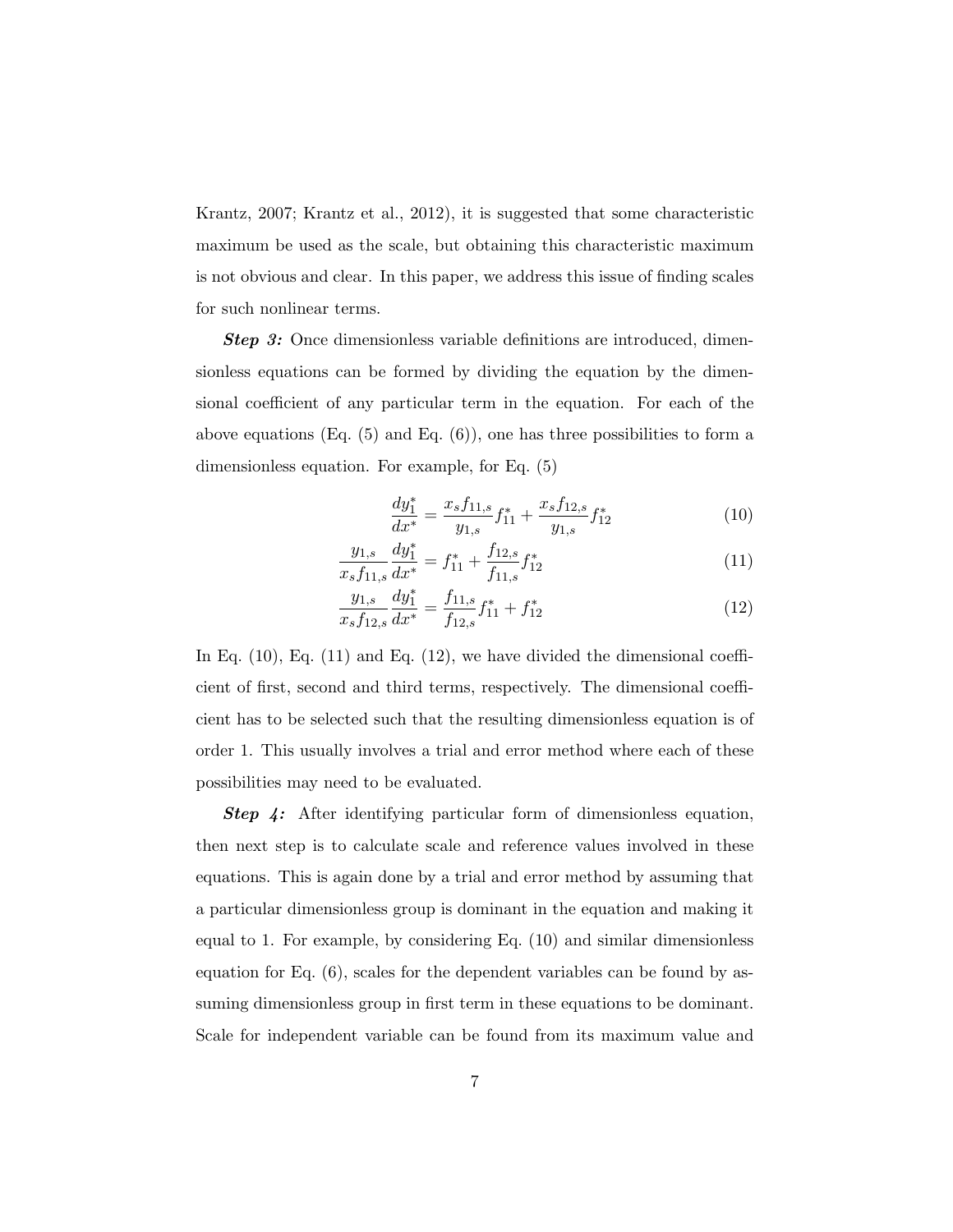equating the corresponding dimensionless variable to 1.

$$
\frac{x_s f_{11,s}}{y_{1,s}} = 1; \qquad \frac{x_s f_{21,s}}{y_{2,s}} = 1; \quad \frac{L}{x_s} = 1 \tag{13}
$$

The scales  $y_{1,s}$ ,  $y_{2,s}$  and  $x_s$  can be found by solving Eq. (13) where L is the maximum value for the independent variable.

**Step 5:** Reference value for a variable is found from the dimensionless initial condition by equating it to zero. Thus from Eq. (7), one can calculate  $y_{1,r}$  and  $y_{2,r}$  from,

$$
y_1^*(x^*x_s = 0) = \frac{(y_{10} - y_{1,r})}{y_{1,s}} = 0; \implies y_{1,r} = y_{10}
$$
 (14)

$$
y_2^*(x^*x_s = 0) = \frac{(y_{20} - y_{2,r})}{y_{2,s}} = 0; \implies y_{2,r} = y_{20}
$$
 (15)

Once appropriate scale and reference values are found, they can be substituted in other dimensionless groups. If the resulting values of dimensionless groups are in the order of 1 or much less than 1, then the calculated scales are retained. If the values are much greater than 1, then either the chosen dominant dimensionless group or the chosen form of dimensionless equation is incorrect and needs to be changed. As one can see, step 3 and step 4 involves trial and error. After identifying appropriate dimensionless equation, simplification of corresponding equations can be undertaken by examining the values of dimensionless groups. In the next section, we propose an improved version of scaling methodology described in the literature for efficient handling of nonlinear terms and for efficient calculation of scale and reference values.

### **3. Proposed improvements in scaling analysis**

In the scaling analysis described in the literature, we see that handling of nonlinear terms during scaling analysis is not clear and not general. Also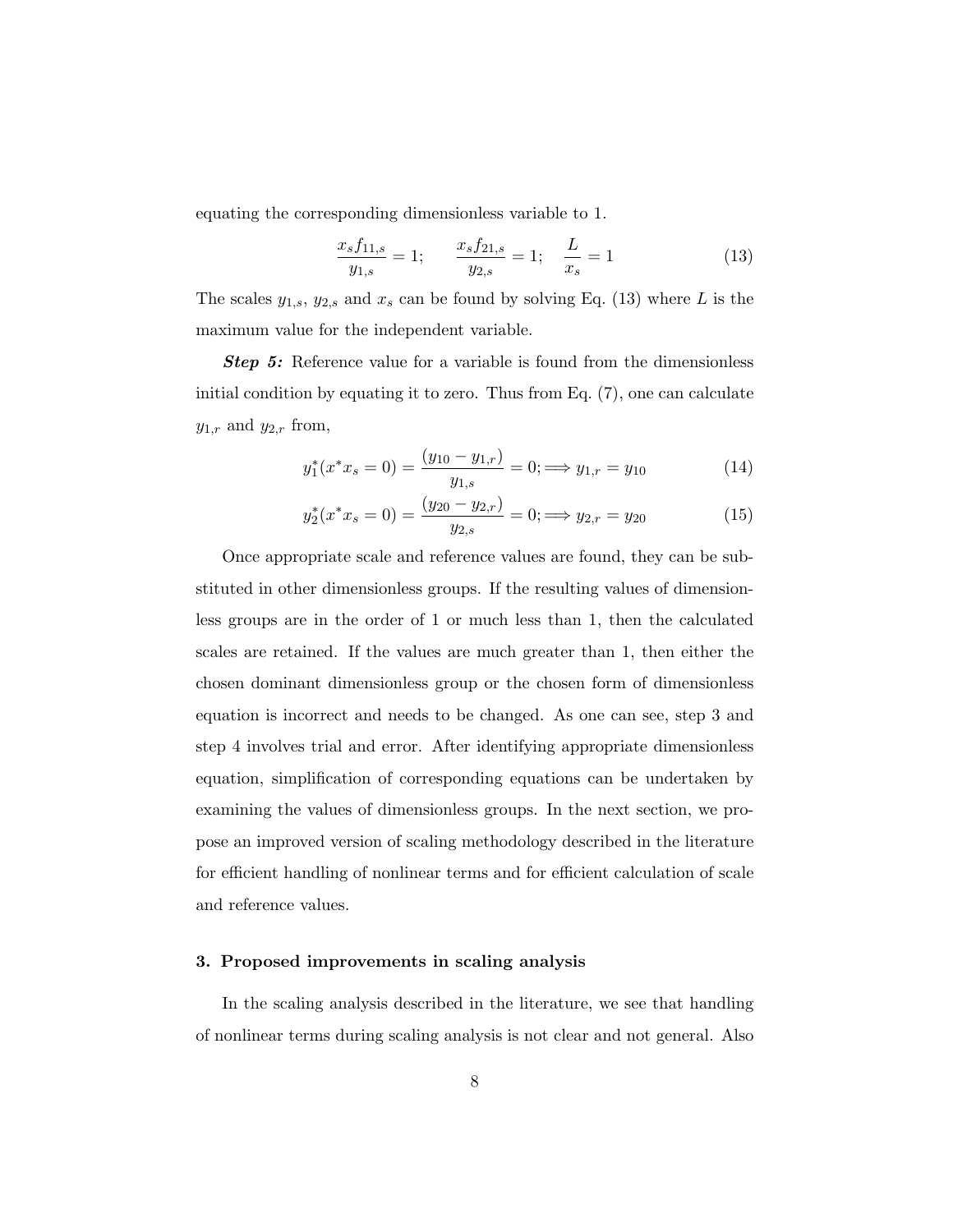during scaling analysis, one need to follow a trial and error procedure during selection correct form of dimensionless equation and during calculation of scales. In this paper we propose an systematic approach where scaling analysis is general and intuitive to any given model equations. This new approach is explained through following steps

**Step 1:** Given a set of model equations with corresponding initial and boundary conditions, introduce the definition of dimensionless variable involving scale and reference values, for all dependent and independent variables. To make the procedure more general, introduce reference value for all the variables regardless for whether they start from zero or not.

**Step 2:** In addition to the variables, introduce dimensionless quantity definition involving only scale values, for all the terms which are formed from the linear or nonlinear combination of dependent and independent variables.

**Step 3:**Introduce these definitions into model equations and corresponding initial and boundary conditions and form dimensionless equations.

**Step 4:** Next step is to form algebraic equations for the calculation of scale and reference values. Following ideas help in forming such equations

- 1. In the dimensionless equation formed above, equate all the dimensionless variables and dimensionless terms to take the value of 1. The reason for this equation is that we need value of all the dimensionless variables to vary in the order of one, hence we can safely assume these variables to take the value of 1. This will result in algebraic equation involving only scale and reference values.
- 2. The dimensionless variables in inlet conditions (i.e. boundary conditions corresponding to initial value of independent variables) can be assumed to take the value of zero. This is to make all the dimensionless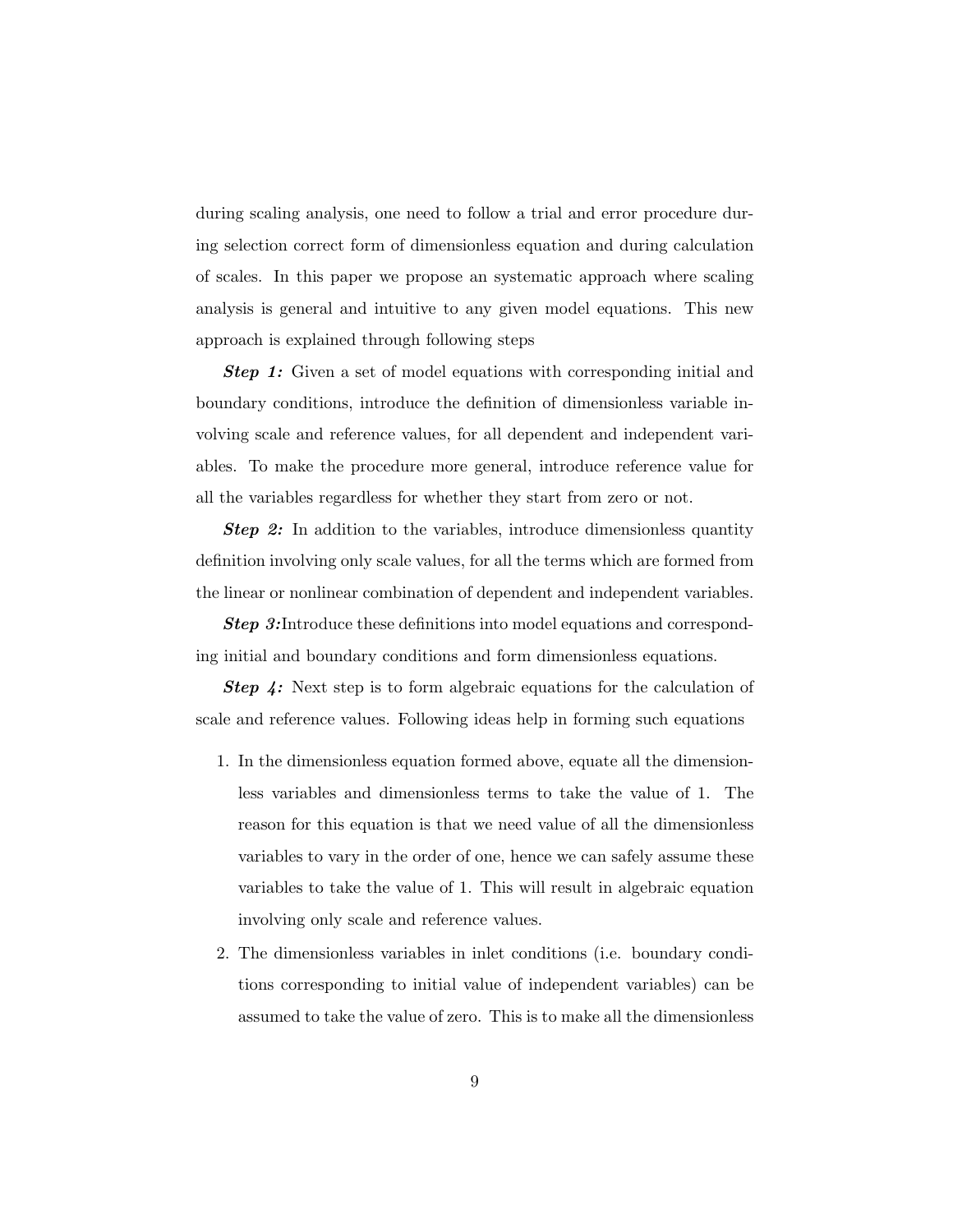variables to start from zero.

- 3. The dimensionless variables in outlet condition (i.e. boundary conditions corresponding to final value of independent variables) can be assumed to take the value of 1. This is to make all the dimensionless variables to take the value of 1 at the outlet condition. For initial value problems, one will not have this outlet condition, whereas this is present for boundary value problems.
- 4. For certain cases, because of the nature of the problem, actual variables might take a value of zero at outlet condition and in those cases, corresponding dimensionless variable can also be assumed to take a value of zero.

*Step 5:* Solving the resulting algebraic equations from above step gives appropriate scale and reference values which makes the dimensionless variables to vary in the order of 1.

**Step 6:** Once the scale and reference values are found, then it is easy to form appropriate dimensionless groups involving these values and asses their relative importance in the equation.

It is to be noted that the above scaling approach may not be applicable to model equations which exhibits steady state multiplicity. In such cases, one might be able to do scaling analysis corresponding to each steady state separately, but this needs to be explored. Also the proposed approach may not work for the case where equations exhibit multi regimes which could shift dynamically. One might have to work with parameter ranges at the time of preliminary scaling to more comprehensively address this issue and this needs further exploration.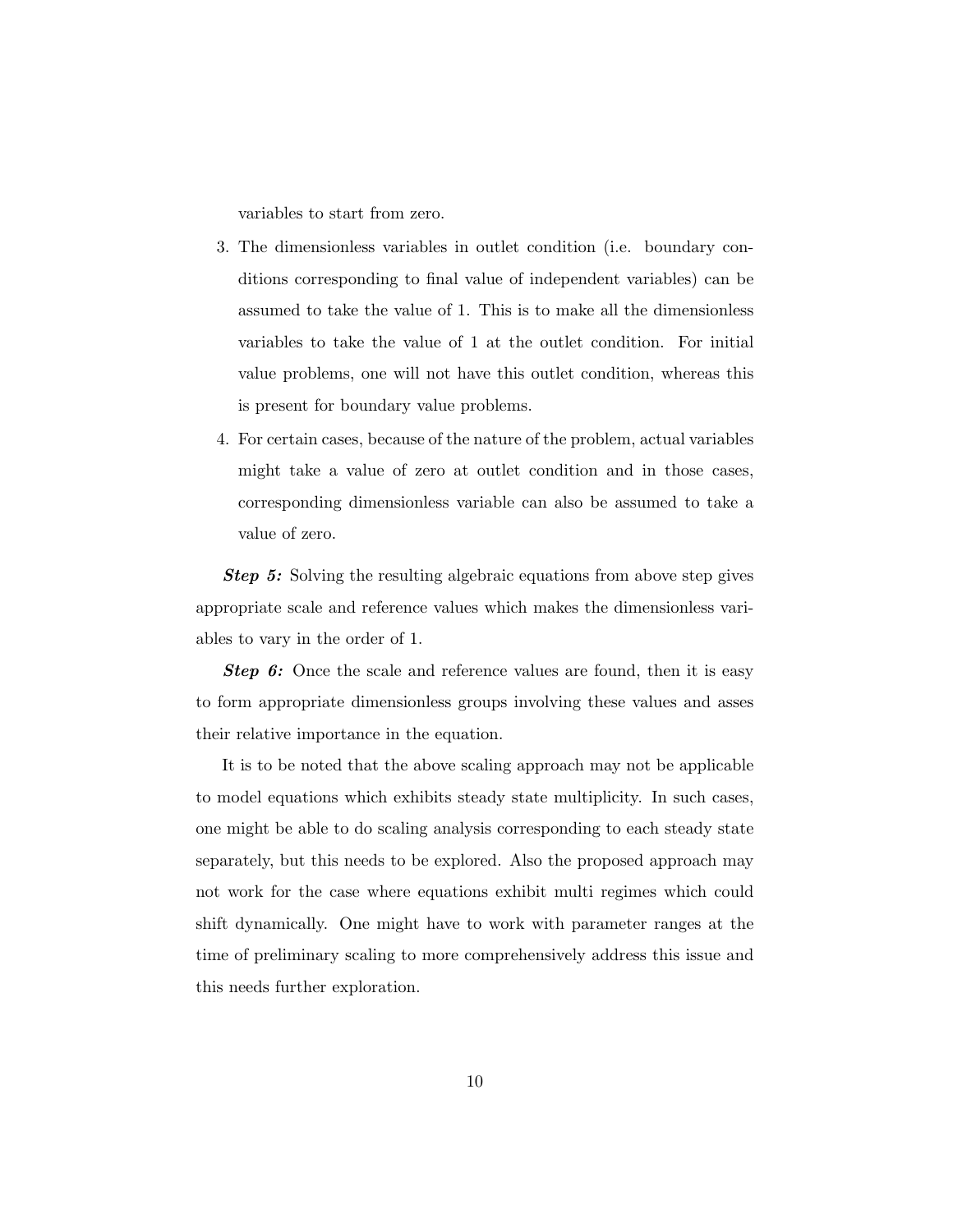## 3.1. Details of the proposed steps through an example

Considering a set of equations, Eq.  $(1)$ , Eq.  $(2)$  and Eq.  $(3)$ , as given in the previous section, one need to introduce dimensionless variable definition for dependent variables  $(y_1 \text{ and } y_2)$ , independent variable x and dimensionless term definition for nonlinear (or linear) functions  $(f_{11}, f_{12}, f_{21}, f_{22})$ . The definition of dimensionless variables for the independent and dependent variables are the same as in Eq. (4). The definition for the dimensionless terms is as follows

$$
f_{11}^* = \frac{f_{11}}{f_{11,s}}; \quad f_{12}^* = \frac{f_{12}}{f_{12,s}}; \quad f_{21}^* = \frac{f_{21}}{f_{21,s}}; \quad f_{22}^* = \frac{f_{22}}{f_{22,s}} \tag{16}
$$

Introducing these definitions into model, results in following set of equations

$$
\frac{dy_1^*}{dx^*} = \frac{x_s f_{11,s}}{y_{1,s}} f_{11}^* + \frac{x_s f_{12,s}}{y_{1,s}} f_{12}^* \tag{17}
$$

$$
\frac{dy_2^*}{dx^*} = \frac{x_s f_{21,s}}{y_{2,s}} f_{21}^* + \frac{x_s f_{22,s}}{y_{2,s}} f_{22}^* \tag{18}
$$

$$
f_{11}^* f_{11,s} = f_{11}(y_1^* y_{1,s} + y_{1,r}, y_2^* y_{2,s} + y_{2,r}, x^* x_s + x_r)
$$
(19)

$$
f_{12}^* f_{12,s} = f_{12}(y_1^* y_{1,s} + y_{1,r}, y_2^* y_{2,s} + y_{2,r}, x^* x_s + x_r)
$$
 (20)

$$
f_{21}^* f_{21,s} = f_{21}(y_1^* y_{1,s} + y_{1,r}, y_2^* y_{2,s} + y_{2,r}, x^* x_s + x_r)
$$
 (21)

$$
f_{22}^* f_{22,s} = f_{22}(y_1^* y_{1,s} + y_{1,r}, y_2^* y_{2,s} + y_{2,r}, x^* x_s + x_r)
$$
 (22)

Introducing the definitions into inlet conditions

$$
x^*x_s + x_r = 0 \tag{23}
$$

$$
y_1^* y_{1,s} + y_{1,r} = y_{10}; \ \ y_2^* y_{2,s} + y_{2,r} = y_{20}
$$
 (24)

Similarly at outlet condition, this becomes

$$
x^*x_s + x_r = L \tag{25}
$$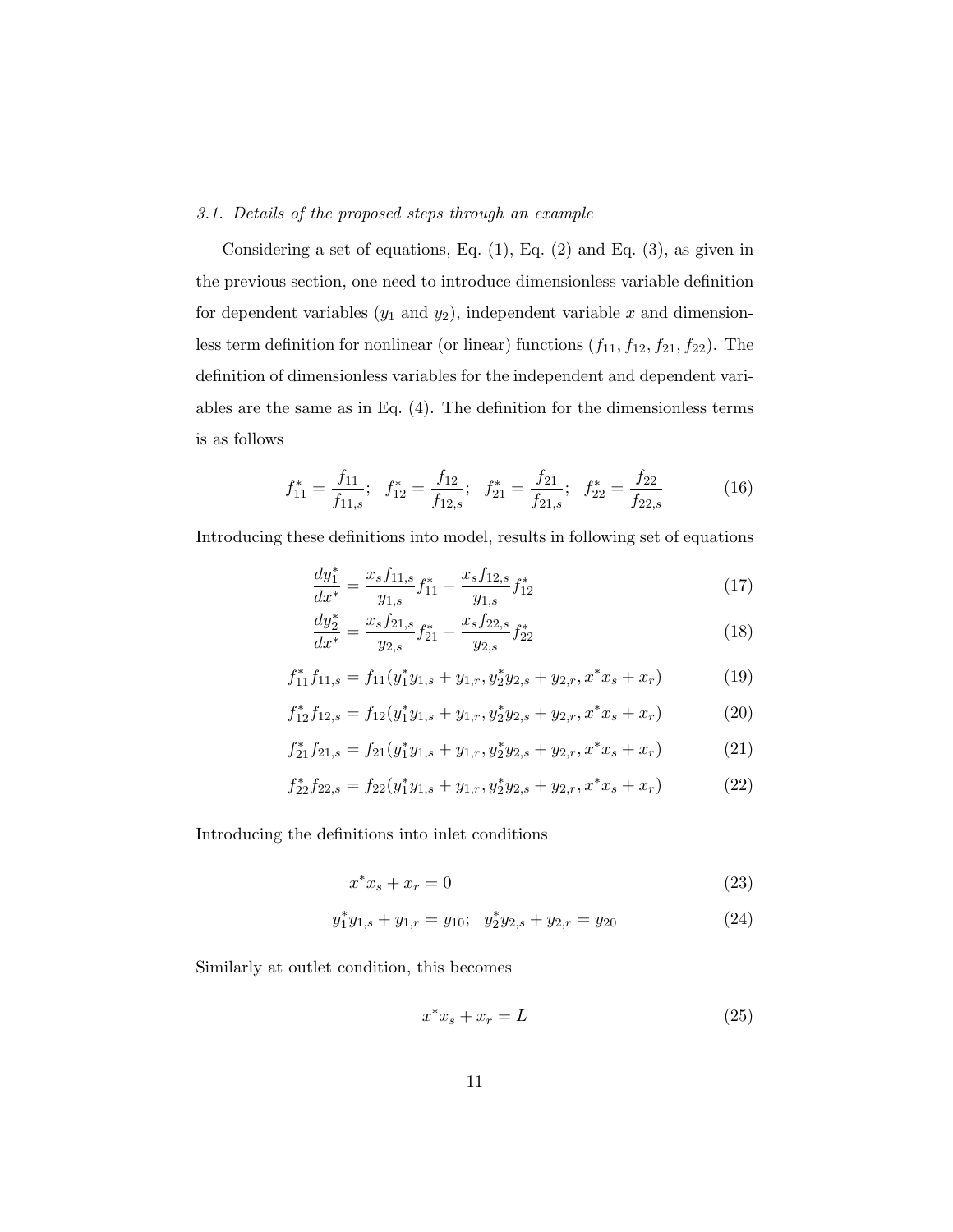Now assume dimensionless variables and dimensionless terms in Eq. (17) to Eq. (22) to take the value of 1. Similarly, assume the dimensionless variables in Eq. (23) and Eq. (24) to take the value of zero and the dimensionless variable in Eq. (25) to take the value of 1. This results in following algebraic equations for the calculation of scale and reference values:

$$
1 = \frac{x_s f_{11,s}}{y_{1,s}} + \frac{x_s f_{12,s}}{y_{1,s}}\tag{26}
$$

$$
1 = \frac{x_s f_{21,s}}{y_{2,s}} + \frac{x_s f_{22,s}}{y_{2,s}}\tag{27}
$$

$$
f_{11,s} = f_{11}(y_{1,s} + y_{1,r}, y_{2,s} + y_{2,r}, x_s + x_r)
$$
 (28)

$$
f_{12,s} = f_{12}(y_{1,s} + y_{1,r}, y_{2,s} + y_{2,r}, x_s + x_r)
$$
 (29)

$$
f_{21,s} = f_{21}(y_{1,s} + y_{1,r}, y_{2,s} + y_{2,r}, x_s + x_r)
$$
 (30)

$$
f_{22,s} = f_{22}(y_{1,s} + y_{1,r}, y_{2,s} + y_{2,r}, x_s + x_r)
$$
 (31)

$$
y_{1,r} = y_{10}; \quad y_{2,r} = y_{20}; \tag{32}
$$

$$
x_r = 0 \tag{33}
$$

$$
x_s + x_r = L \tag{34}
$$

Once scale and reference values are calculated by solving above algebraic equations, it is easy to form dimensionless groups, which can provide information about phenomena occurring at various scales. This information can be subsequently used in possible simplification of the equations.

# **4. Examples of varying complexity to illustrate the proposed idea for scaling analysis**

In this section, we illustrate the proposed idea using various examples of different complexity. The first example consider model equations with single independent variable and the second example consider equations with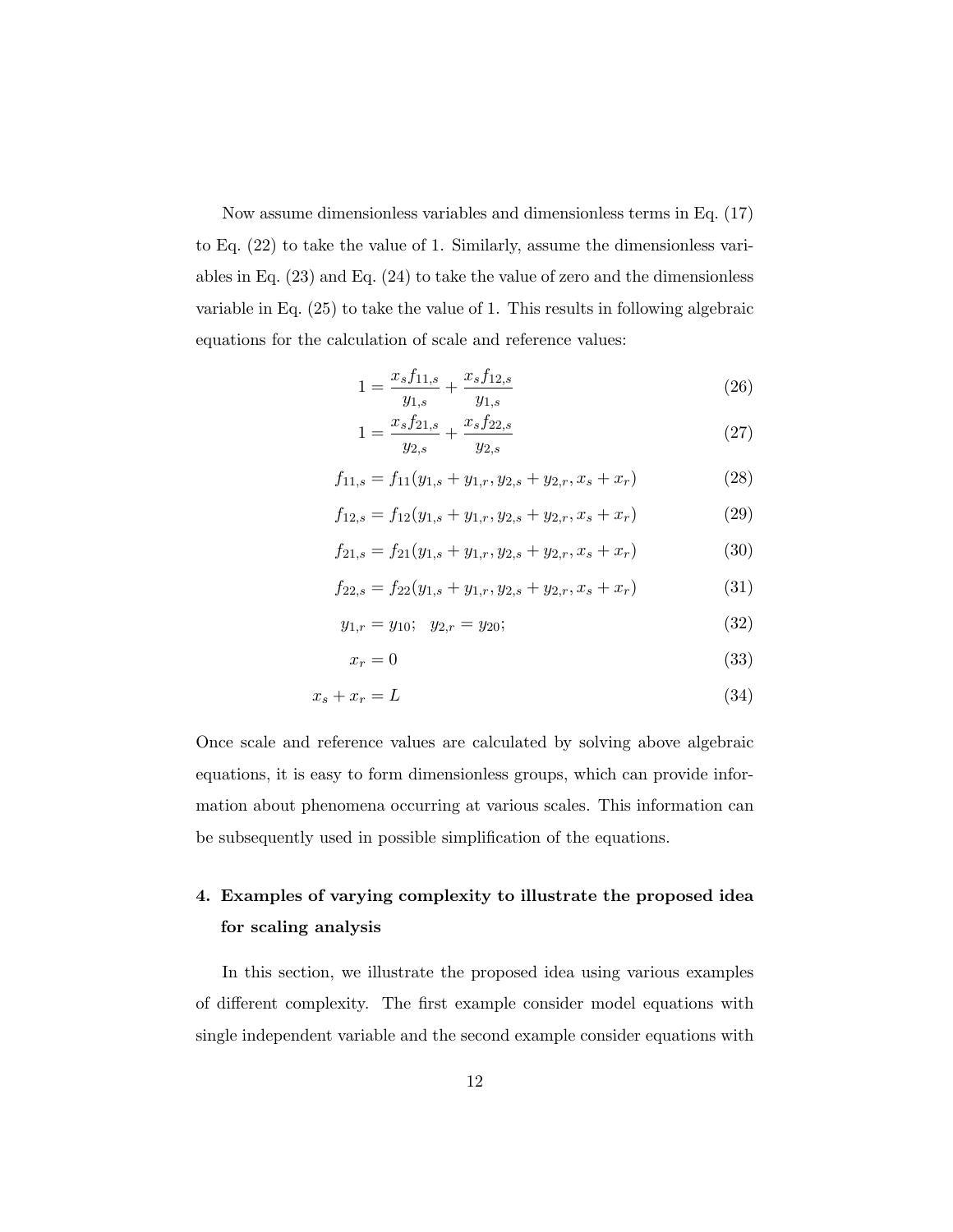two independent variables. In both the examples, we use Dirichlet type boundary conditions and in third example, we use Neumann type boundary condition. Finally, we consider an example involving DAEs with two independent variables and involving Neumann type boundary conditions. In all these examples, various steps explained in previous section are indicated at appropriate places.

## 4.1. Example 1: Steady-state plug flow reactor

The mathematical model of steady plug flow reactor is given by following differential equations

$$
\frac{dc_A}{dz} = -r_A; \quad \frac{dT}{dz} = B_1 r_A; \quad r_A = k_0 e^{\frac{-E_a}{RT}} C_A \tag{35}
$$

The boundary conditions corresponding to inlet are given by

$$
C_A(z=0) = C_{A0}; \quad T(z=0) = T_0; \tag{36}
$$

The boundary condition corresponding to the outlet is given by  $z = L$ .

**Step 1** & 2: Define dimensionless quantities for the variables and terms involved in the equations

$$
z^* \equiv \frac{z - z_r}{z_s}; \ \ C_A^* \equiv \frac{C_A - C_{A,r}}{C_{A,s}}; \ \ T^* \equiv \frac{T - T_r}{T_s}; \ \ r_A^* \equiv \frac{r_A}{r_{A,s}} \tag{37}
$$

**Step 3:** Introducing the definitions into the model equations

$$
\frac{C_{A,s}}{z_s} \left(\frac{dC_A}{dz}\right)^* = -r_{A,s} r_A^* \tag{38}
$$

$$
\frac{T_s}{z_s} \left(\frac{dT}{dz}\right)^* = B_1 r_{A,s} r_A^* \tag{39}
$$

$$
r_{A,s}r_A^* = k_0 e^{-\frac{E_a}{R(T^*T_s + T_r)}} (C_A^* C_{A,s} + C_{A,r})
$$
(40)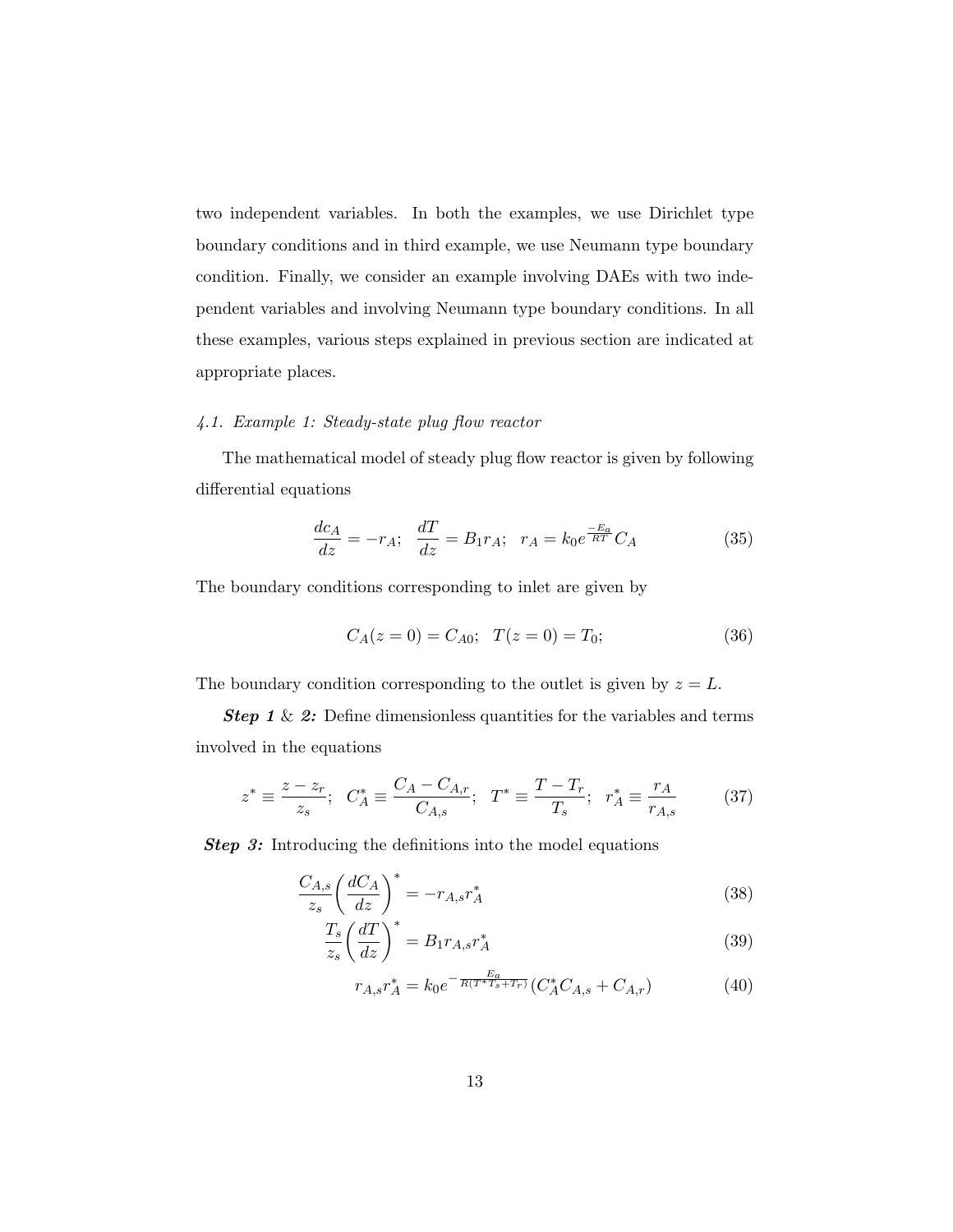And introducing the definitions into the boundary conditions

$$
C_A^* C_{A,s} (z^* z_s + z_r = 0) + C_{A,r} = C_{A,0} \text{ at inlet} \tag{41}
$$

$$
T^*T_s(z^*z_s + z_r = 0) + T_r = T_0 \text{ at inlet} \tag{42}
$$

$$
z^*z_s + z_r = L \quad at \quad outlet \tag{43}
$$

*Step 4:*Assuming dimensionless variables taking the value of 1 in the model equations, we have the following algebraic equations

$$
\frac{c_{A,s}}{z_s} = -r_{A,s}; \quad \frac{T_s}{z_s} = B_1 r_{A,s}; \quad r_{A,s} = k_0 e^{\frac{-E_a}{R(T_s + T_r)}} (C_{A,s} + C_{A,r}) \tag{44}
$$

From the inlet conditions (assuming  $C_A^* = T^* = z^* = 0$ )

$$
C_{A,r} = C_{A,0}; \quad T_r = T_0; \quad z_r = 0 \tag{45}
$$

From the outlet condition (assuming  $z^* = 1$ ) we have  $z_s = L$ .

The solution of the above algebraic equations provides appropriate scales and reference values that will make the corresponding dimensionless variable to vary in the order of 1.

### 4.2. Example 2: Unsteady-state plug flow reactor

In the unsteady plug flow reactor model, we have partial differential equations (PDEs) due to the presence of two independent variables, space and time. These PDEs can be converted to ordinary differential equations using method of lines and scale and reference values can be found as in previous example. In such case we will have as many scale and reference values for a variable as number of discretization points used in the method of lines procedure. Alternatively, we can also restrict the number of scale and reference values to one for each variable and calculate the corresponding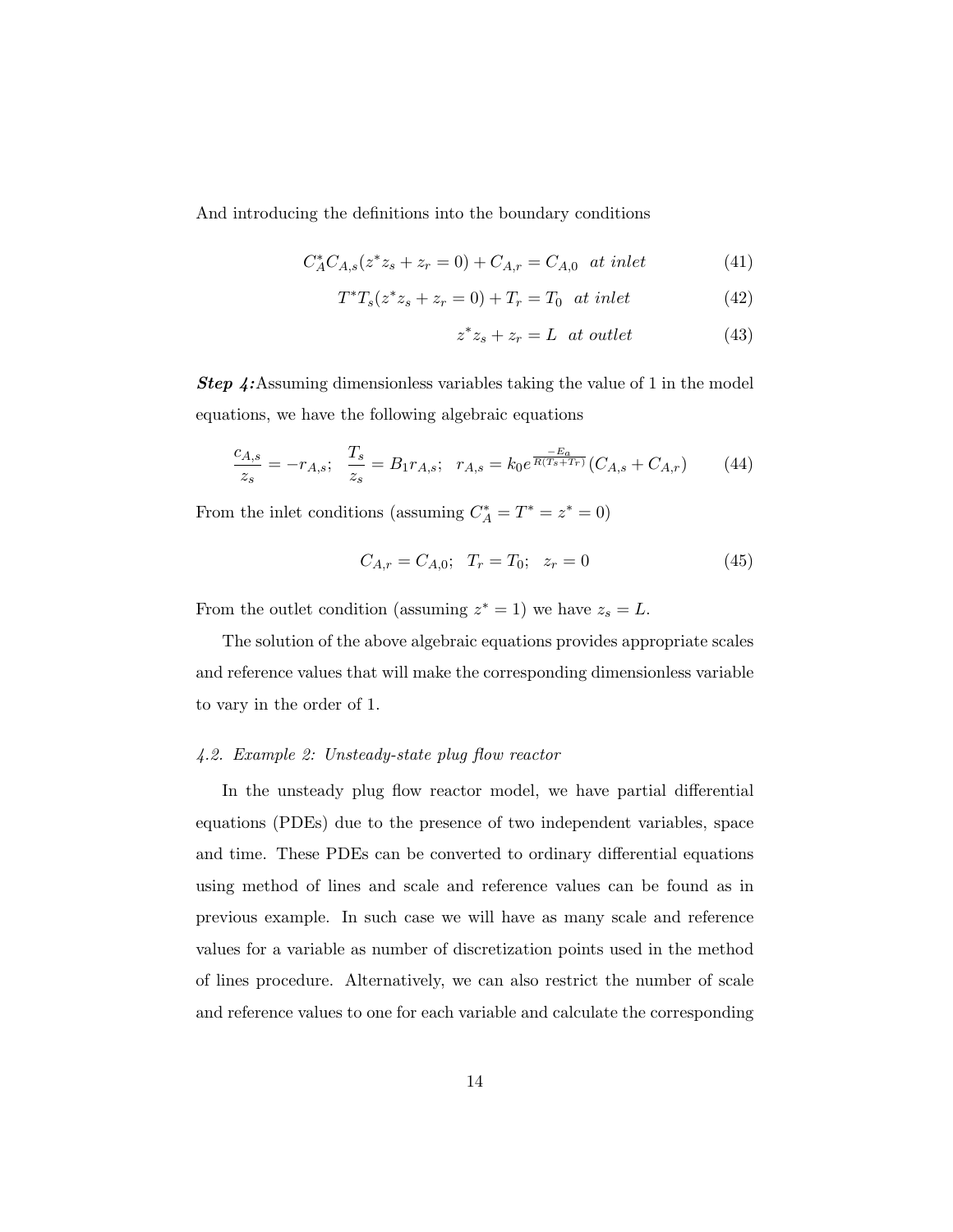values. In this example, we illustrate a later case where we consider a single scale and reference value for each variable.

The mathematical model of unsteady plug flow reactor is given below

$$
\frac{\partial C_A}{\partial t} = -v_1 \frac{\partial C_A}{\partial z} - r_A \tag{46}
$$
\n
$$
\frac{\partial T}{\partial t} = -v_1 \frac{\partial C_A}{\partial z} - r_A \tag{47}
$$

$$
\frac{\partial T}{\partial t} = -v_2 \frac{\partial T}{\partial z} + B_2 r_A \tag{47}
$$

$$
r_A = k_0 e^{-\frac{E_a}{RT}} C_A \tag{48}
$$

Boundary conditions corresponding to initial value of independent variables, i.e. inlet conditions and initial and conditions are given by

$$
C_A(z=0) = C_{A,0}; \quad T(z=0) = T_0; \quad C_A(t=0) = f_1; \quad T(t=0) = f_2 \tag{49}
$$

Where  $f_1 \& f_2$  represent the initial profile of dependent variables at  $t = 0$ . Boundary conditions corresponding to final value of independent variables are given by

$$
z = L; \quad t = t_{end} \tag{50}
$$

**Step 1** & 2: Define dimensionless quantities for the variables and term involved in the equation

$$
z^* \equiv \frac{z - z_r}{z_s}; \quad t^* \equiv \frac{t - t_r}{t_s}; \quad C_A^* \equiv \frac{C_A - C_{A,r}}{C_{A,s}}; \quad T^* \equiv \frac{T - T_r}{T_s}; \quad r_A^* \equiv \frac{r_A}{r_{A,s}} \tag{51}
$$

**Step 3:** Introducing the definitions into the model equations

$$
\frac{C_{A,s}}{t_s} \left(\frac{\partial C_A}{\partial t}\right)^* = -v_1 \frac{C_{A,s}}{L} \left(\frac{\partial C_A}{\partial z}\right)^* - r_{A,s} r_A^* \tag{52}
$$

$$
\frac{T_s}{t_s} \left(\frac{\partial T}{\partial t}\right)^* = -v_2 \frac{T_s}{L} \left(\frac{\partial T}{\partial z}\right)^* + B_2 r_{A,s} r_A^* \tag{53}
$$

$$
r_{A,s}r_A^* = k_0 e^{-\frac{E_a}{R(T^*T_s + T_r)}} (C_A^* C_{A,s} + C_{A,r})
$$
(54)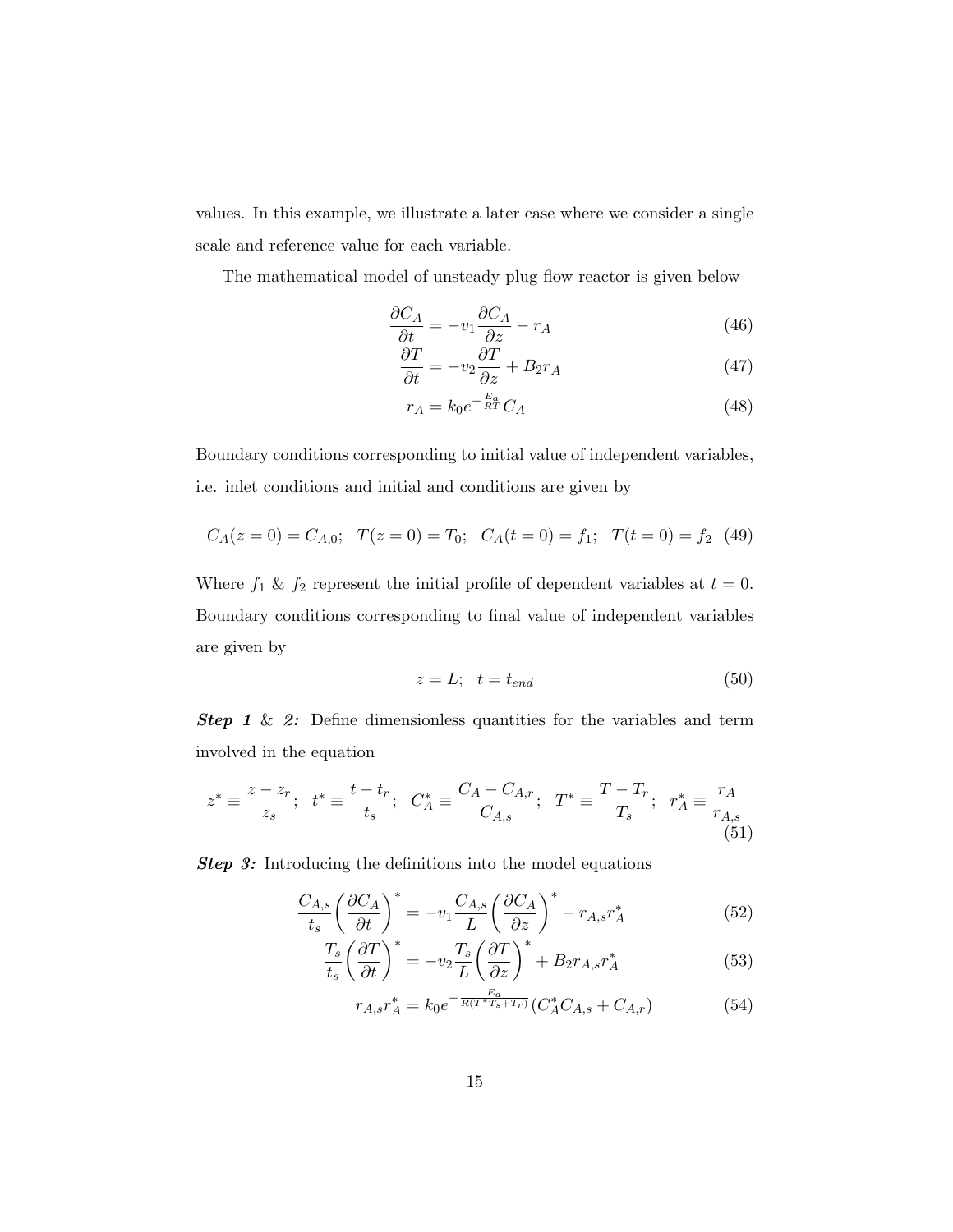And introducing the definitions into the boundary conditions

$$
C_A^* C_{A,s}(z^* z_s + z_r = 0) + C_{A,r} = C_{A,0}; \quad T^* T_s(z^* z_s + z_r = 0) + T_r = T_0
$$
\n(55)

$$
C_A^* C_{A,s}(t^* t_s + t_r = 0) + C_{A,r} = f_1; \quad T^* T_s(t^* t_s + t_r = 0) + T_r = f_2 \quad (56)
$$

$$
z^*z_s + z_r = L; \t t^*t_s + t_r = t_{end}
$$
 (57)

*Step 4:* Assuming dimensionless variables take the value of 1 in the model equations, we have the following algebraic equations

$$
\frac{C_{A,s}}{t_s} = -v_1 \frac{C_{A,s}}{z_s} - r_{A,s} \tag{58}
$$

$$
\frac{T_s}{t_s} = -v_2 \frac{T_s}{z_s} + B_2 r_{A,s} \tag{59}
$$

$$
r_{A,s} = k_0 e^{\frac{-E_a}{R(T_s + T_r)}} (C_{A,s} + C_{A,r})
$$
\n(60)

From the initial and inlet conditions assuming  $C_A^* = T^* = z^* = t^* = 0$ 

$$
C_{A,r} = C_{A,0}; \quad T_r = T_0; \quad z_r = 0; \quad t_r = 0 \tag{61}
$$

We can either assign the above values as the reference variables for  $C_{A,r}$  &  $T_r$ or utilize an average value from the initial conditions as given below,

$$
C_{A,r} = F_1; \quad T_r = F_2 \tag{62}
$$

 $F_1$  and  $F_2$  represent the average value obtained from the initial distribution of the dependent variables over the domain $(0, L)$ . From the other boundary condition, by assuming  $z^* = t^* = 1$ , we have

$$
z_s = L; \quad t_s = t_{end} \tag{63}
$$

Solution of the above nonlinear algebraic equation will give appropriate scales and reference values.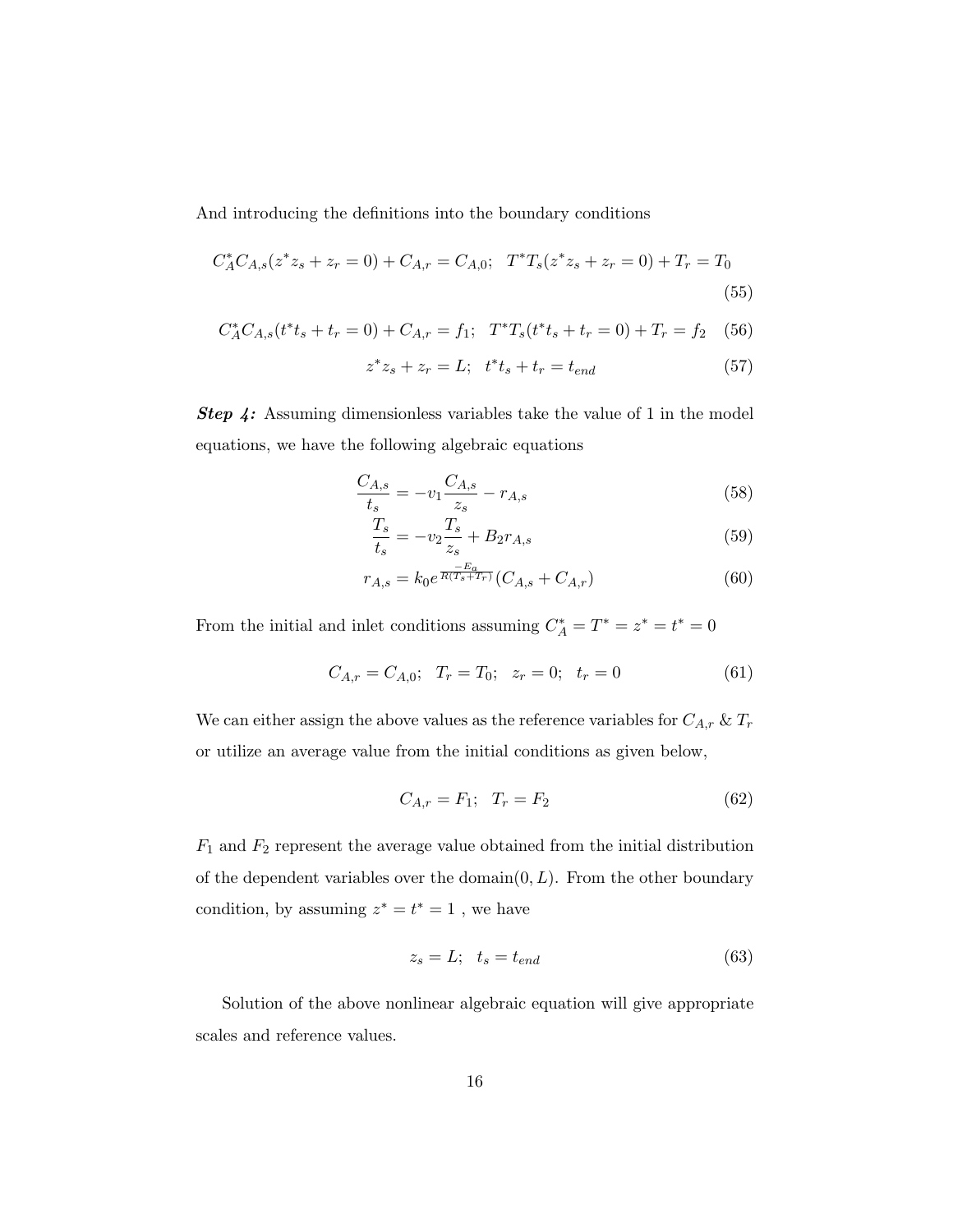# 4.3. Example 3: Boundary value problem with Neumann-type boundary condition

In previous examples, reference values are found using boundary conditions and scales for dependent variables are found by solving algebraic equations. In this example we demonstrate how the reference values are found from the algebraic equations when Neumann-type boundary conditions are involved. The equations and the corresponding boundary conditions are given below

$$
\frac{d^2T}{dx^2} = f(T); \quad \frac{dT}{dx}(x=0) = y_1; \quad \frac{dT}{dx}(x=L) = y_2 \tag{64}
$$

Above equation can be rewritten as following two ODEs and corresponding boundary conditions

$$
\frac{dT}{dx} = a; \quad \frac{da}{dx} = f(T); \quad a(x = 0) = y_1; \quad a(x = L) = y_2 \tag{65}
$$

*Step 1,2* & *3:* Introducing dimensionless variable definitions corresponding to  $T$  and  $a$ ,

$$
\frac{T_s}{L} \left(\frac{dT}{dx}\right)^* = a^* a_s + a_r; \quad \frac{a_s}{L} \left(\frac{da}{dx}\right)^* = f(T^* T_s + T_r) \tag{66}
$$

Boundary conditions become

$$
a^*a_s(x^*x_s + x_r = 0) + a_r = y_1; \quad a^*a_s(x^*x_s + x_r = L) + a_r = y_2 \tag{67}
$$

*Step 4:* Algebraic equations can be formed as before using the assumption of dimensionless variable taking the value of 1 or 0:

$$
\frac{T_s}{L} = a_s + a_r; \quad \frac{a_s}{L} = f(T_s + T_r)
$$
\n(68)

From the boundary conditions

$$
a_r = y_1; \quad a_s + a_r = y_2; \quad x_r = 0; \quad x_s = L; \tag{69}
$$

The solution to the above algebraic equations will provide both scale and reference values for the variable  $T$  and  $a$ .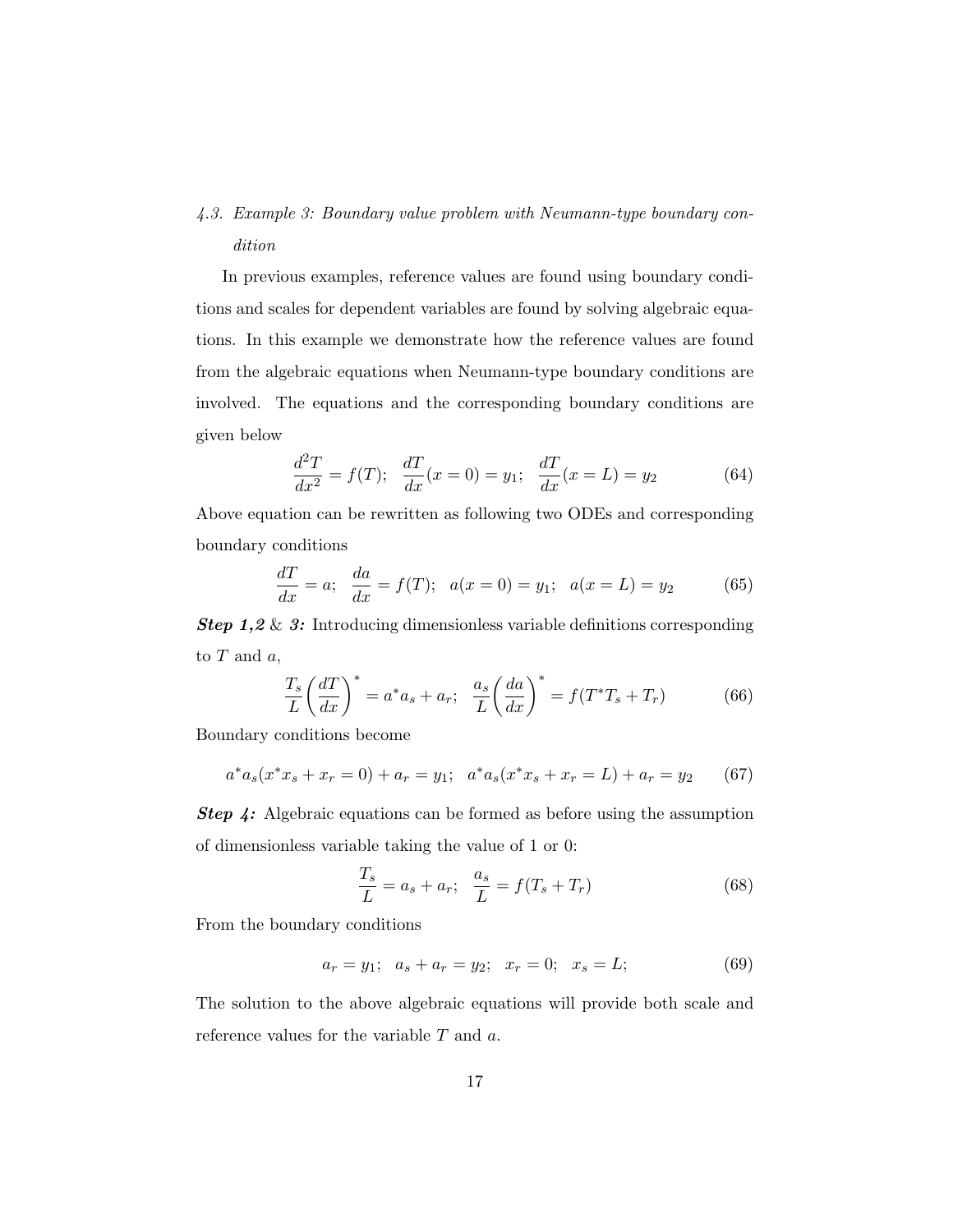## 4.4. Example 4: Unsteady mathematical model of water gas shift reactor

In this example, we consider an unsteady model of water gas shift (WGS) reactor which involves DAEs with 9 dependent variables, Neumann-type boundary condition and two equilibrium reactions with nonlinear kinetics. This example represent the case where actual value of one of the variables at outlet condition is zero and in such cases we make corresponding dimensionless variable also to take value of zero. For this example, numerical value of scales and reference values are calculated from the given values of parameter and boundary condition. This example will be extended later in this paper to show the possible simplifications that are possible from the assessment of resulting dimensionless groups. The unsteady model for WGS reactor and corresponding reaction kinetic equations are adopted from Mobed et al. (2014). This model contains hyperbolic type PDE for species balance and parabolic type PDE for energy balance. Later in this paper, we show that simplification of model equations based on dimensionless groups result in only hyperbolic type PDEs. Following two reactions are assumed to take place in the WGS reactor. Schematic of WGSR with corresponding boundary conditions is shown in Fig. 1

 $CO + H_2O \Longleftrightarrow CO_2 + H_2 \Longrightarrow$  Water Gas shift reaction  $COS + H_2O \Longleftrightarrow CO_2 + H_2S \Longrightarrow$  Hydrolysis reaction



Figure 1: Schematic of WGSR with corresponding BCs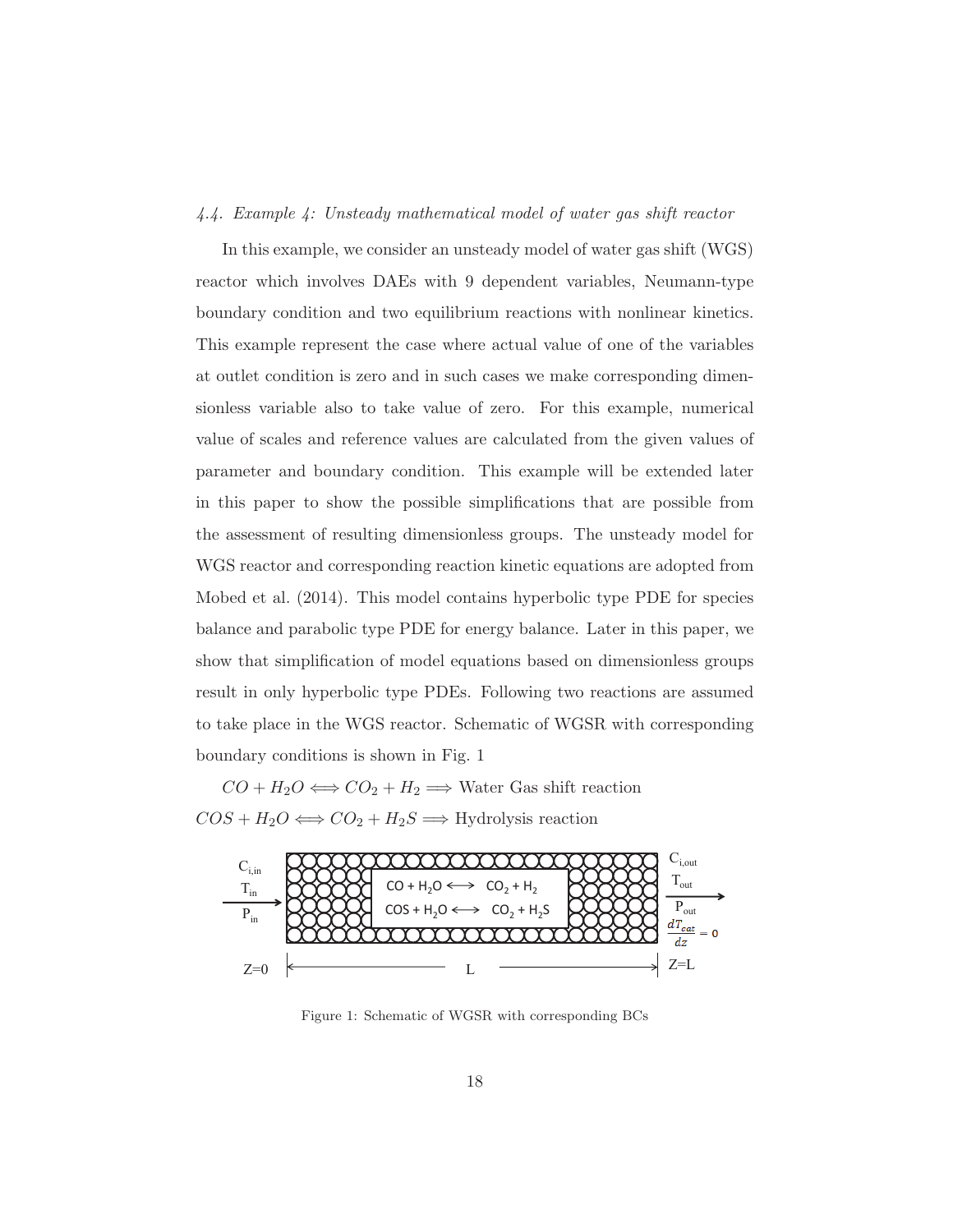*Species balance (i = 1 to 6):*

$$
\frac{\partial C_i}{\partial t} = -\frac{GRT_g}{P} \frac{\partial C_i}{\partial z} - C_i \frac{GRT_g}{P} \left( \frac{1}{T_g} \frac{dT_g}{dz} - \frac{1}{P} \frac{dP}{dz} \right) + (r_{wgs} \gamma_{wgs,i} + r_{hyd} \gamma_{hyd,i}) \frac{1 - \varepsilon}{\varepsilon}
$$
\n(70)

 $C_1 = C_{CO}$ ;  $C_2 = C_{H_2O}$ ;  $C_3 = C_{CO_2}$ ;  $C_4 = C_{H_2}$ ;  $C_5 = C_{COS}$ ;  $C_6=C_{H_2S}$ 

*Pressure drop equation:*

$$
\frac{dP}{dz} = -\frac{\rho_g}{d_{cat}} \left(\frac{GRT_g\varepsilon}{P}\right)^2 \left(\frac{1-\varepsilon}{\varepsilon^3}\right) \left(1.75 + \frac{150\mu P(1-\varepsilon)}{d_{cat}\varepsilon GRT_g\rho_g}\right) \tag{71}
$$

*Gas phase energy balance:*

$$
\frac{\partial T_g}{\partial t} = \frac{1}{\rho_g C p_g} \left( -C p_g G \frac{\partial T_g}{\partial z} + \frac{h_f a_c}{\varepsilon} (T_{cat} - T_g) \right) \tag{72}
$$

*Catalyst phase energy balance:*

$$
\frac{\partial T_{cat}}{\partial t} = \frac{1}{\rho_{cat}Cp_{cat}} \left( K_{cat} \frac{\partial^2 T_{cat}}{\partial z^2} - \frac{h_f a_c}{1 - \varepsilon} (T_{cat} - T_g) + r_{wgs} \Delta H_{R,wgs} + r_{hyd} \Delta H_{R,hyd} \right)
$$
\n(73)

## *Reaction kinetic equation:*

Water Gas Shift reaction:

$$
r_{wgs} = -\Omega k_{wgs} \left(\frac{P}{101325}\right)^{(0.5 - \frac{P}{50662500})} \frac{RT_{cat}}{P} \left(C_{CO} - \frac{C_{CO_2}C_{H_2}}{K_{eq, wgs}C_{H_2O}}\right)
$$
(74)

$$
k_{wgs} = k_{01} e^{\frac{-E_{a_1}}{RT_{cat}}}; \quad K_{eq, wgs} = e^{\left(\frac{4577.8}{T_{cat}} - 4.33\right)} \tag{75}
$$

Hydrolysis reaction:

$$
r_{hyd} = -k_{hyd} \left( \frac{10^{-3} (RT_{cat} C_{COS})}{1 + 10^{-3} (K_{eq,hyd} RT_{cat} C_{H_2O})} \right)
$$
(76)

$$
k_{hyd} = k_{02}e^{\frac{-E_{a_2}}{RT_{cat}}}; \quad K_{eq,hyd} = e^{\left(\frac{10010}{T_{cat}} - 15.89\right)} \tag{77}
$$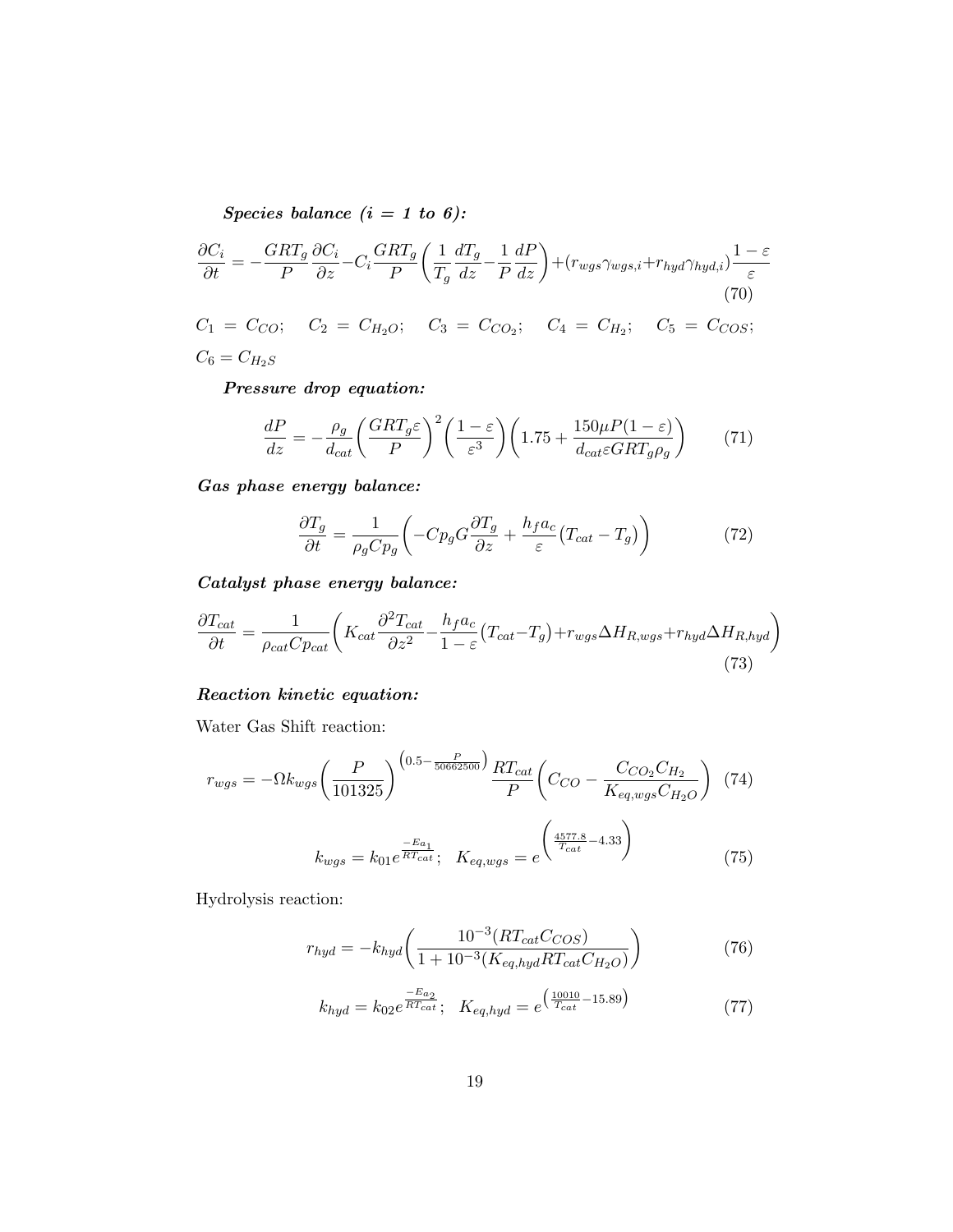### *Initial and boundary conditions:*

$$
z = 0;
$$
  $C_i = C_{i,in};$   $T_g = T_{g,in};$   $T_{cat} = T_{g,in};$   $P = P_{in}$  (78)

$$
z = L; \quad \frac{dT_{cat}}{dz} = 0 \tag{79}
$$

Equation for catalyst phase energy balance can be rewritten as following two differential equations

$$
\frac{T_{cat}}{z} = T_{cat,z}
$$
\n
$$
\frac{\partial T_{cat}}{\partial t} = \frac{1}{\rho_{cat}C_{\rho_{cat}}} \left( K_{cat} \frac{\partial T_{cat,z}}{\partial z} - \frac{h_f a_c}{1 - \varepsilon} (T_{cat} - T_g) + r_{wgs} \Delta H_{R,wgs} + r_{hyd} \Delta H_{R,hyd} \right)
$$
\n(81)

Boundary condition corresponding to new variable  $T_{cat,z}$  is given below

$$
z = L; \quad T_{cat,z} = 0 \tag{82}
$$

In the above model, in addition to reaction kinetic terms, one can find various terms involving combinations of dependent variables and these terms are listed below

$$
N_1 = \frac{GRT_g}{P}; \quad N_2 = \frac{C_iGR}{P}; \quad N_3 = \frac{C_iGRT_g}{P^2}; \quad N_4 = (T_{cat} - T_g) \tag{83}
$$

**Step 1** & 2: Dimensionless quantities are defined for the dependent and independent variables and for the terms involving these variables as given below

$$
z^* \equiv \frac{z - z_r}{z_s}; \quad t^* \equiv \frac{t - t_r}{t_s} \tag{84}
$$

$$
C_i^* \equiv \frac{C_i - C_{i,r}}{C_{i,s}}; \ T_g^* \equiv \frac{T_g - T_{g,r}}{T_{g,s}}; \ T_{cat}^* \equiv \frac{T_{cat} - T_{cat,r}}{T_{cat,s}}; \tag{85}
$$

$$
P^* \equiv \frac{P - P_r}{P_s}; \quad T_{cat,z}^* \equiv \frac{T_{cat,z} - T_{cat,z,r}}{T_{cat,z,s}}
$$
(86)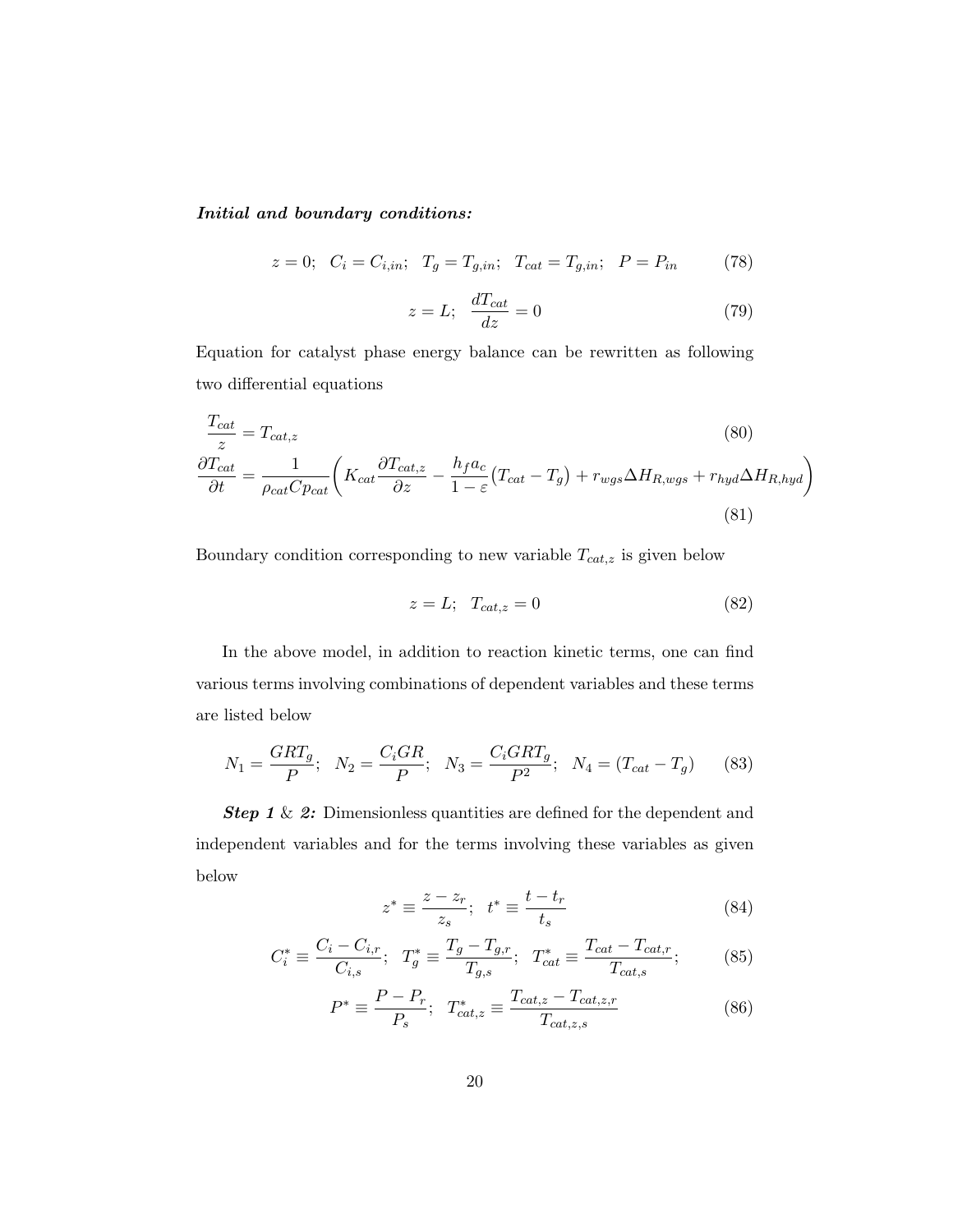$$
r_{wgs}^{*} \equiv \frac{r_{wgs}}{r_{wgs,s}}; \ r_{hyd}^{*} \equiv \frac{r_{hyd}}{r_{hyd,s}}; \ N_{1} \equiv \frac{N_{1}}{N_{1,s}}; \ N_{2} \equiv \frac{N_{2}}{N_{2,s}}; \ N_{3} \equiv \frac{N_{3}}{N_{3,s}}; \ N_{4} \equiv \frac{N_{4}}{N_{4,s}}
$$
\n(87)

*Step 3* & *4:* Introducing the above definitions and assuming dimensionless variables to take the value of 1 following algebraic equations are formed

*Algebraic equation for species concentration scale (i = 1 to 6):*

$$
\frac{C_{i,s}}{t_s} = -N_{1,s} \frac{C_{i,s}}{z_s} - N_{2,s} \frac{T_{g,s}}{z_s} + N_{3,s} \frac{P_s}{z_s} + (r_{wgs,s} \gamma_{wgs,i} + r_{hyd,s} \gamma_{hyd,i}) \frac{1 - \varepsilon}{\varepsilon}
$$
(88)  

$$
C_{1,s} = C_{CO,s}; \quad C_{2,s} = C_{H_2O,s}; \quad C_{3,s} = C_{CO_2,s}; \quad C_{4,s} = C_{H_2,s}; \quad C_{5,s} = C_{COS,s}; \quad C_{6,s} = C_{H_2S,s}
$$

*Algebraic equation for pressure scale:*

$$
\frac{P_s}{z_s} = -\frac{1.75\rho_g (1 - \varepsilon) N_{1,s}^2}{d_{cat}\varepsilon} - \frac{(1 - \varepsilon)^2}{\varepsilon^2} \frac{150\mu N_{1,s}}{d_{cat}^2}
$$
(89)

*Algebraic equation for gas phase temperature scale:*

$$
\frac{T_{g,s}}{t_s} = -\frac{G}{\rho_g} \frac{T_{g,s}}{z_s} + \frac{h_f a_c}{\varepsilon \rho_g C p_g} N_{4,s} \tag{90}
$$

*Algebraic equation for catalyst phase temperature scale:*

$$
\frac{T_{cat,s}}{t_s} = \frac{K_{cat}}{\rho_{cat}C_{p_{cat}}} \frac{T_{cat,z,s}}{z_s} - \frac{h_f a_c}{\rho_{cat}C_{p_{cat}}(1-\varepsilon)} N_{4,s} + \frac{\Delta H_{R,wgs}}{\rho_{cat}C_{p_{cat}}} r_{wgs,s} + \frac{\Delta H_{R,hyd}}{\rho_{cat}C_{p_{cat}}} r_{hyd,s}
$$
\n(91)

*Algebraic equation for catalyst phase temperature gradient scale*:

$$
\frac{T_{cat,s}}{z_s} = (T_{cat,z,s} - T_{cat,z,r})
$$
\n(92)

Introducing the definitions in to reaction kinetic terms and to terms involving combinations of dependent variables, following additional algebraic equations can be formed.

$$
r_{wgs,s} = -\Omega k_{wgs,s} \left(\frac{P_s + P_r}{101325}\right)^{(0.5 - \frac{P_s + P_r}{50662500})} \frac{R(T_{cat,s} + T_{cat,r})}{P_s + P_r}
$$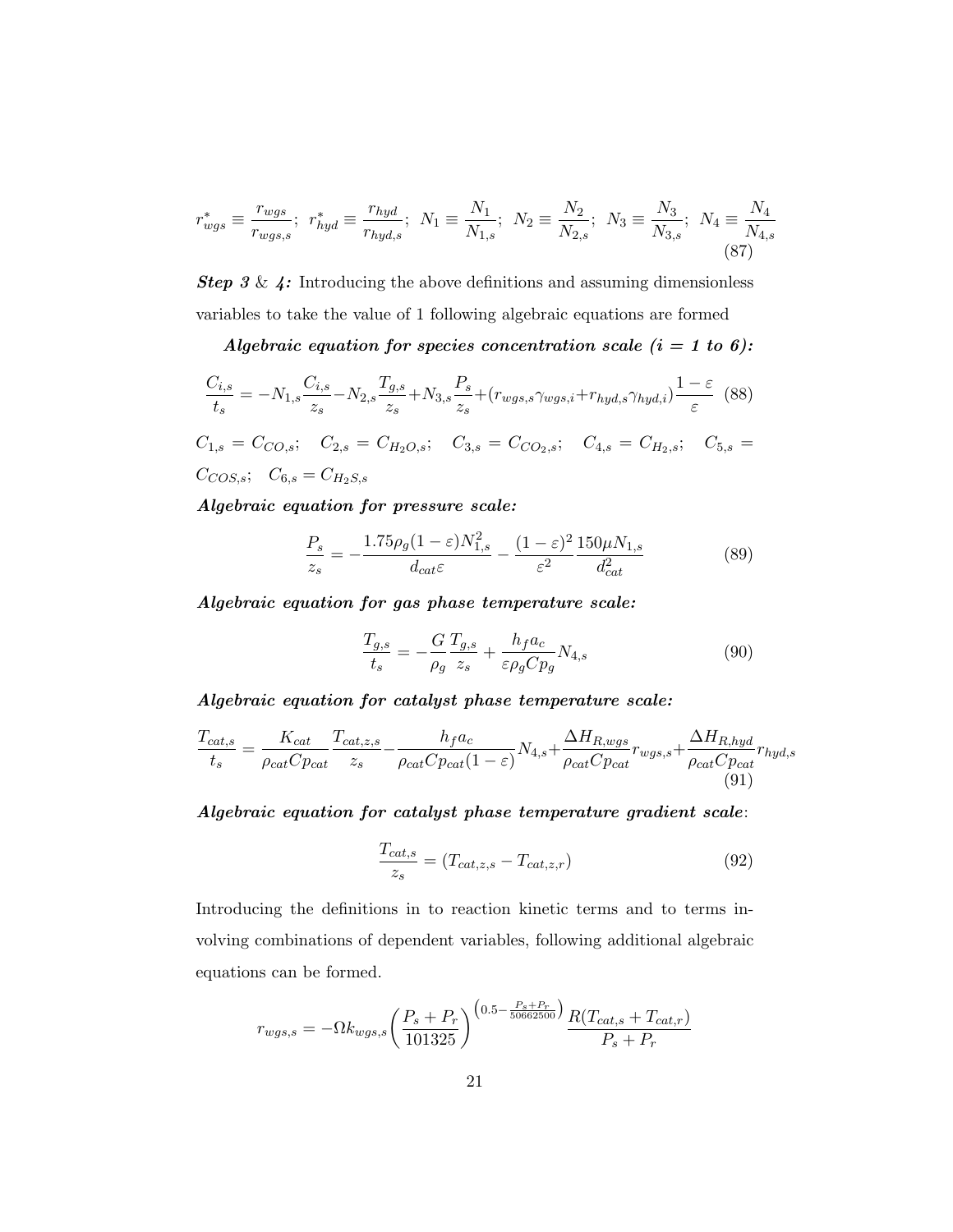$$
\left((C_{CO,s} + C_{CO,r}) - \frac{(C_{CO_2,s} + C_{CO_2,r})(C_{H_2,s} + C_{H_2,r})}{K_{eq, wgs,s}(C_{H_2O,s} + C_{H_2O,r})}\right) \tag{93}
$$

$$
k_{wgs,s} = k_{01} e^{\frac{-E_{a_1}}{R(T_{cat,s} + T_{cat,r})}}
$$
(94)

$$
K_{eq, wgs, s} = e^{\left(\frac{4577.8}{T_{cat,s} + T_{cat,r}} - 4.33\right)}
$$
\n(95)

$$
r_{hyd,s} = -k_{hyd,s} \left( \frac{10^{-3} R (T_{cat,s} + T_{cat,r}) (C_{COS,s} + C_{COS,r})}{1 + 10^{-3} K_{eq,hyd,s} R (T_{cat,s} + T_{cat,r}) (C_{H_2O,s} + C_{H_2O,r})} \right)
$$
(96)

$$
k_{hyd,s} = k_{02}e^{\frac{-E_{a_2}}{R(T_{cat,s} + T_{cat,r})}}
$$
(97)

$$
K_{eq, hyd,s} = e^{\left(\frac{10010}{T_{cat,s} + T_{cat,r}} - 15.89\right)}
$$
\n(98)

$$
N_{1,s} = \frac{GR(T_{g,s} + T_{g,r})}{P_s + P_r}; \quad N_{2,s} = \frac{(C_{i,s} + C_{i,r})GR}{P_s + P_r};
$$
\n(99)

$$
N_{3,s} = \frac{(C_{i,s} + C_{i,r})GR(T_{g,s} + T_{g,r})}{(P_s + P_r)^2}; \quad N_{4,s} = (T_{cat,s} + T_{cat,r} - T_{g,s} - T_{g,r});
$$
\n(100)

From the inlet boundary conditions, we have

$$
C_{i,r} = C_{i,in}; \ T_{g,r} = T_{g,in}; \ T_{cat,r} = T_{g,in}; \ P_r = P_{in}; \ z_r = 0; \ t_r = 0 \ (101)
$$

$$
z_e = L; \ t_e = t_{end} \tag{102}
$$

$$
\lambda_s - L, \quad \iota_s - \iota_{end} \tag{102}
$$

As the catalyst phase temperature gradient variable takes the value of zero at outlet, we can make the corresponding dimensionless variable to take the value of zero at the outlet. This results in a reference value for catalyst temperature gradient to be zero,  $T_{cat,z,r} = 0$ .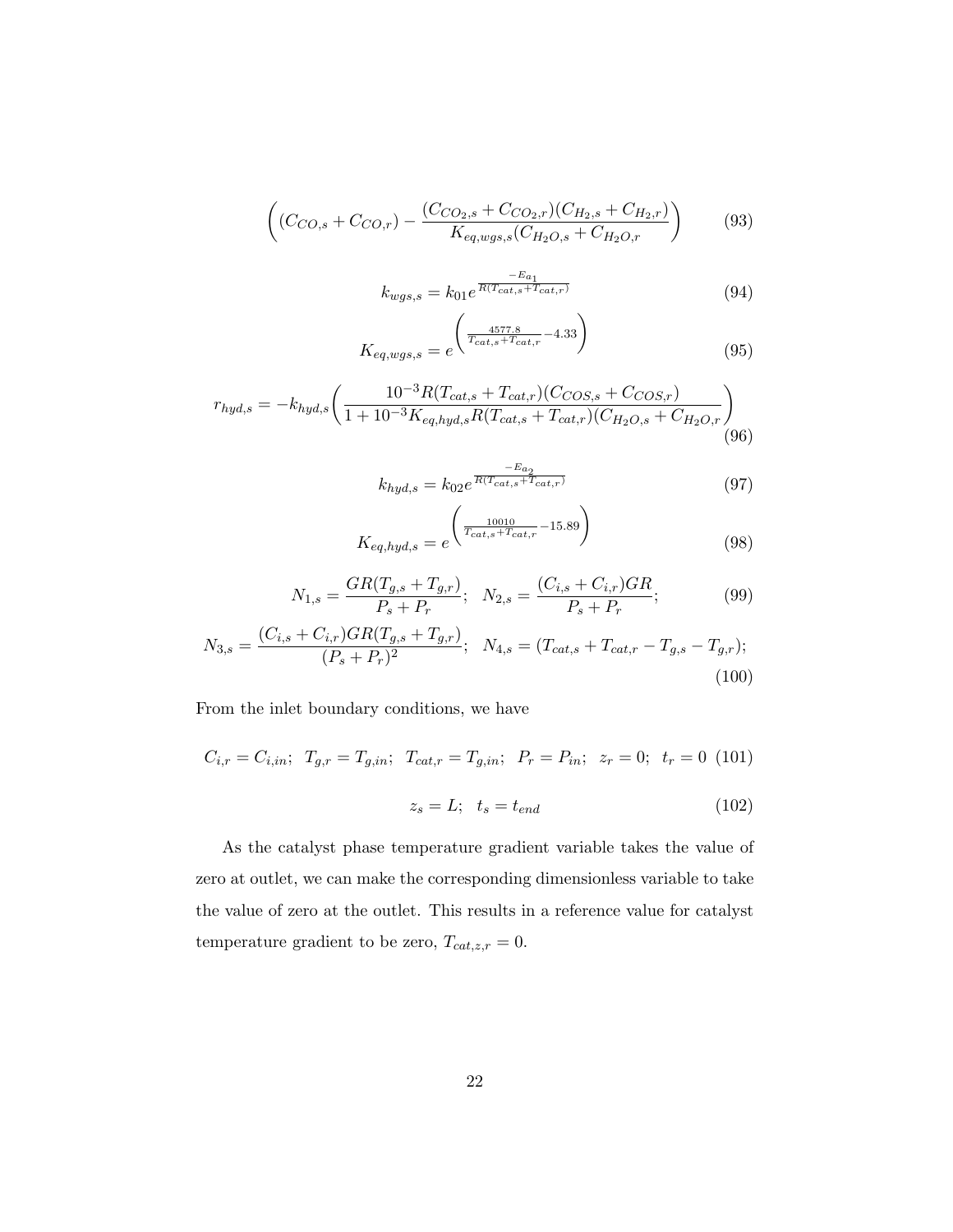# **5. Numerical calculation of scale and reference values for the given parameters for WGS reactor example**

In this section, scale and reference values are calculated using given parameters and boundary conditions for the WGS reactor model (step 5 in the proposed scaling analysis). The parameters and boundary condition values for WGS reactor model are given in Table 1 and these are introduced into the above algebraic equation(Eq.  $(88)$  – Eq.  $(100)$  and Eq.  $(102)$ ) to calculate the appropriate values. The reference values are obtained from the corresponding boundary condition values, based on Eq. (101). The calculated scale values are given in Table 2. One can note that scales for the variables, decreasing along the length of the reactor (reactants concentration, pressure etc.) take negative values, so that corresponding dimensionless variables vary from 0 to near positive 1. The calculation of scale and reference values does not involve forming 'appropriate dimensionless equation' and identifying 'appropriate dominant term' as followed in the literature and hence no trial and error procedure is involved.

# **6. Verification of calculated scale and reference values using simulation for WGS reactor example**

In this section, calculated scale and reference values are verified to make the corresponding dimensionless variables to vary in the order of 1. This is to show that proposed method of scaling analysis results in scale and reference values that are appropriate in representing the model equation and hence can be used for further analysis such as model simplification. For this verification, first actual dimensional values of variables are obtained through simulation of WGS reactor model (Eq.  $(70) - Eq. (79)$ ). Then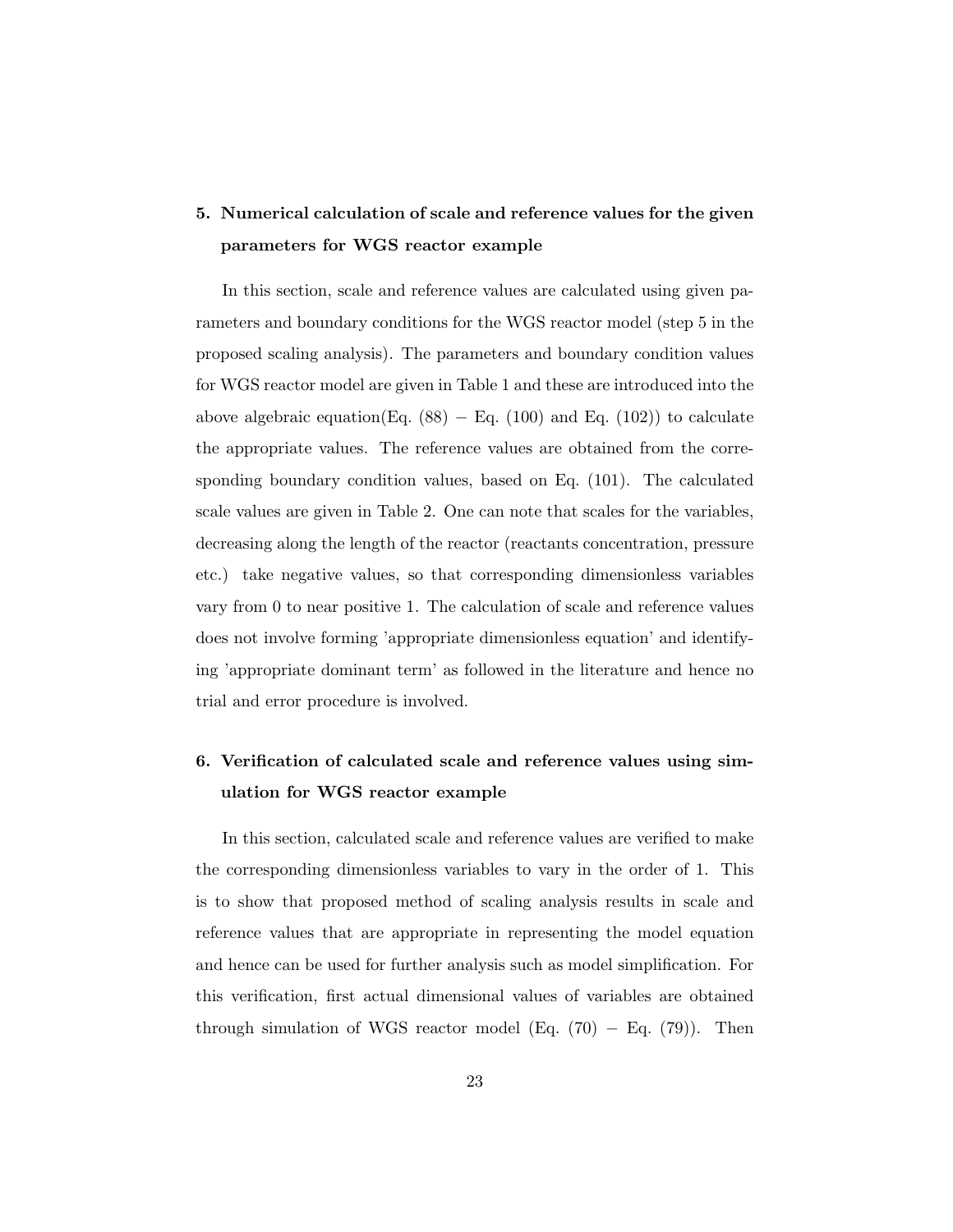| Parameter                                                           | Value                 |                      |
|---------------------------------------------------------------------|-----------------------|----------------------|
| Length of the reactor, $(L, m)$                                     | $\,29$                |                      |
| Porosity of bed, $\varepsilon$                                      | 0.38                  |                      |
| Heat transfer coefficient, $(h_f, \frac{W}{m^2K})$                  | 100                   |                      |
| Heat of reaction for WGS, $(\Delta H_{wgs}, \frac{J}{mol})$         | $3.85 \times 10^{4}$  |                      |
| Heat of reaction for Hydrolysis, $(\Delta H_{hyd}, \frac{J}{mol})$  | $3.1 \times 10^{4}$   |                      |
| Average density of gas, $(\rho_g, \frac{mol}{m^3})$                 | 20.5                  |                      |
| Viscosity of gas mixture, $(\mu_g, \frac{N-s}{m^2})$                | $0.25 \times 10^{-4}$ |                      |
| Specific heat of gas, $(Cp_g, \frac{J}{mol-K})$                     | 35                    |                      |
| Density of catalyst, $(\rho_{cat}, \frac{kg}{m^3})$                 | 650                   |                      |
| Specific heat of catalyst, $(Cp_{cat}, \frac{J}{kq-K})$             | 880                   |                      |
| Specific area per unit volume of catalyst, $(a_c, \frac{m^2}{m^3})$ | $1.69 \times 10^{3}$  |                      |
| Conductivity of catalyst, $(K, \frac{W}{m-K})$                      | 35                    |                      |
| Diameter of catalyst, $(d_{cat}, m)$                                | 0.0035                |                      |
| Inlet condition                                                     | Values before         | Values after         |
|                                                                     | step change           | step change          |
| $C_{CO,in}, \left(\frac{mol}{m^3}\right)$                           | 246.34                | 238.64               |
| $C_{H_2O,in}$ , $\left(\frac{mol}{m^3}\right)$                      | 488.97                | 473.69               |
| $C_{CO_2,in}$ , $\left(\frac{mol}{m^3}\right)$                      | 95.02                 | 92.05                |
| $C_{H_2,in}$ , $\left(\frac{mol}{m^3}\right)$                       | 234.65                | 227.32               |
| $C_{COS,in}$ , $\left(\frac{mol}{m^3}\right)$                       | 0.0963                | 0.0933               |
| $C_{H_2S,in}$ , $\left(\frac{mol}{m^3}\right)$                      | 4.98                  | 4.82                 |
| $T_{in}, (K)$                                                       | 620                   | 640                  |
| $P_{in}, (Pa)$                                                      | $5.52 \times 10^{6}$  | $5.52 \times 10^{6}$ |

Table 1: Parameters and inlet conditions for the WGS reactor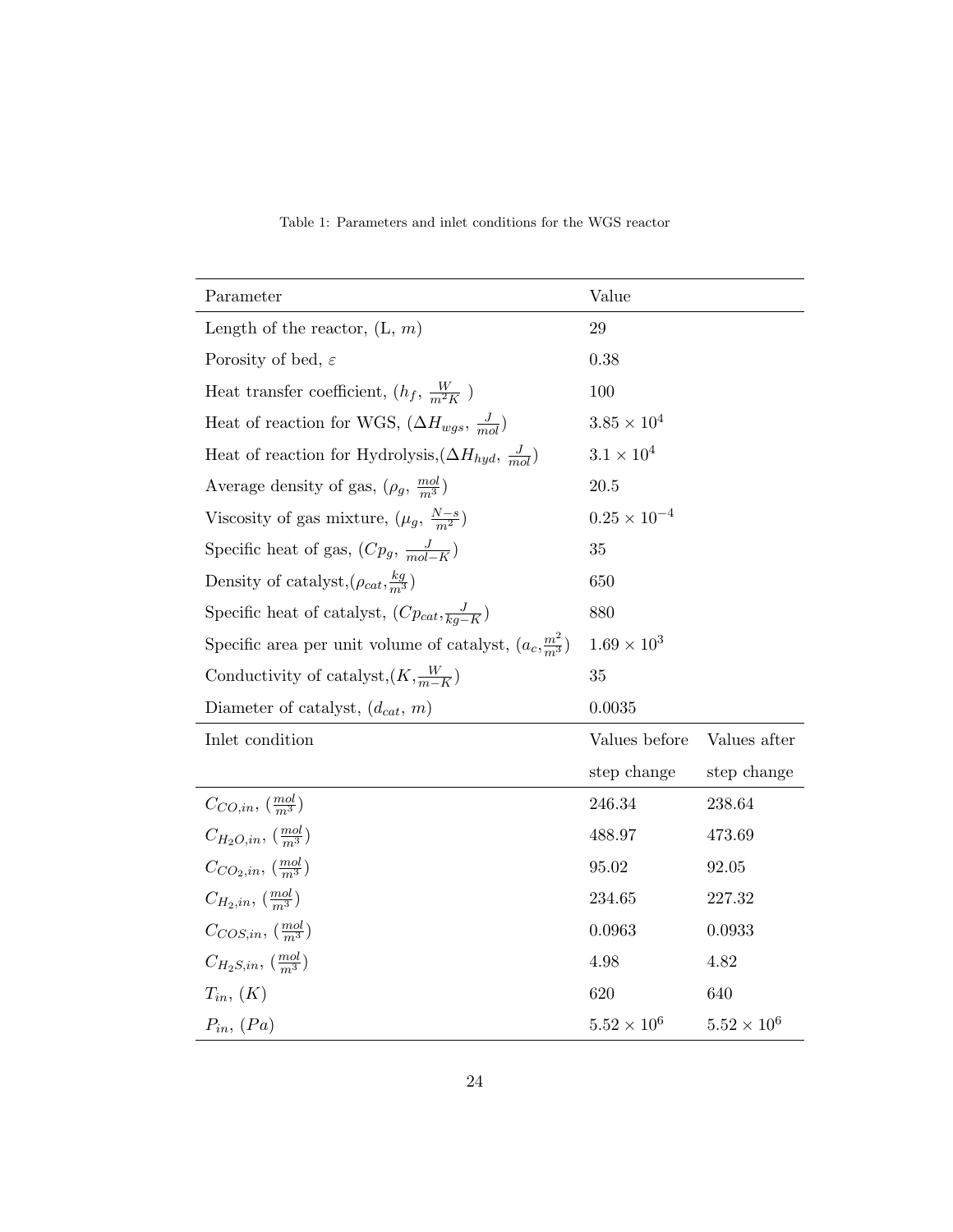| Scales       | Value                | <b>Scales</b>    | Value                   |
|--------------|----------------------|------------------|-------------------------|
| $C_{CO,s}$   | -87.487              | $N_{2,CO,s}$     | 0.149                   |
| $C_{H_2O,s}$ | $-119.558$           | $N_{2,H_2O,s}$   | 0.350                   |
| $C_{CO_2,s}$ | 42.556               | $N_{2,CO_2,s}$   | 0.133                   |
| $C_{H_2,s}$  | 24.066               | $N_{2,H_2,s}$    | 0.249                   |
| $C_{COS,s}$  | $-0.0913$            | $N_{2, COS,s}$   | $1.9744 \times 10^{-6}$ |
| $C_{H_2S,s}$ | $-0.578$             | $N_{2,H_2S,s}$   | 0.0042                  |
| $T_{g,s}$    | 55.358               | $N_{3,CO,s}$     | $2.035\times10^{-5}$    |
| $T_{cat,s}$  | 55.449               | $N_{3,H_2O,s}$   | $4.769 \times 10^{-5}$  |
| $P_{s}$      | $-4.1 \times 10^{5}$ | $N_{3,CO_2,s}$   | $1.813 \times 10^{-5}$  |
| $z_{s}$      | 29                   | $N_{3, H_2, s}$  | $3.385 \times 10^{-5}$  |
| $t_{s}$      | 2800                 | $N_{3, COS,s}$   | $2.689 \times 10^{-10}$ |
| $r_{wgs,s}$  | $-0.939$             | $N_{3, H_2S, s}$ | $5.713 \times 10^{-7}$  |
| $r_{hyd,s}$  | $-0.0013$            | $N_{1,s}$        | 0.688                   |
|              |                      | $N_{4,s}$        | 0.0912                  |

Table 2: Values of scales for the variables in the WGS reactor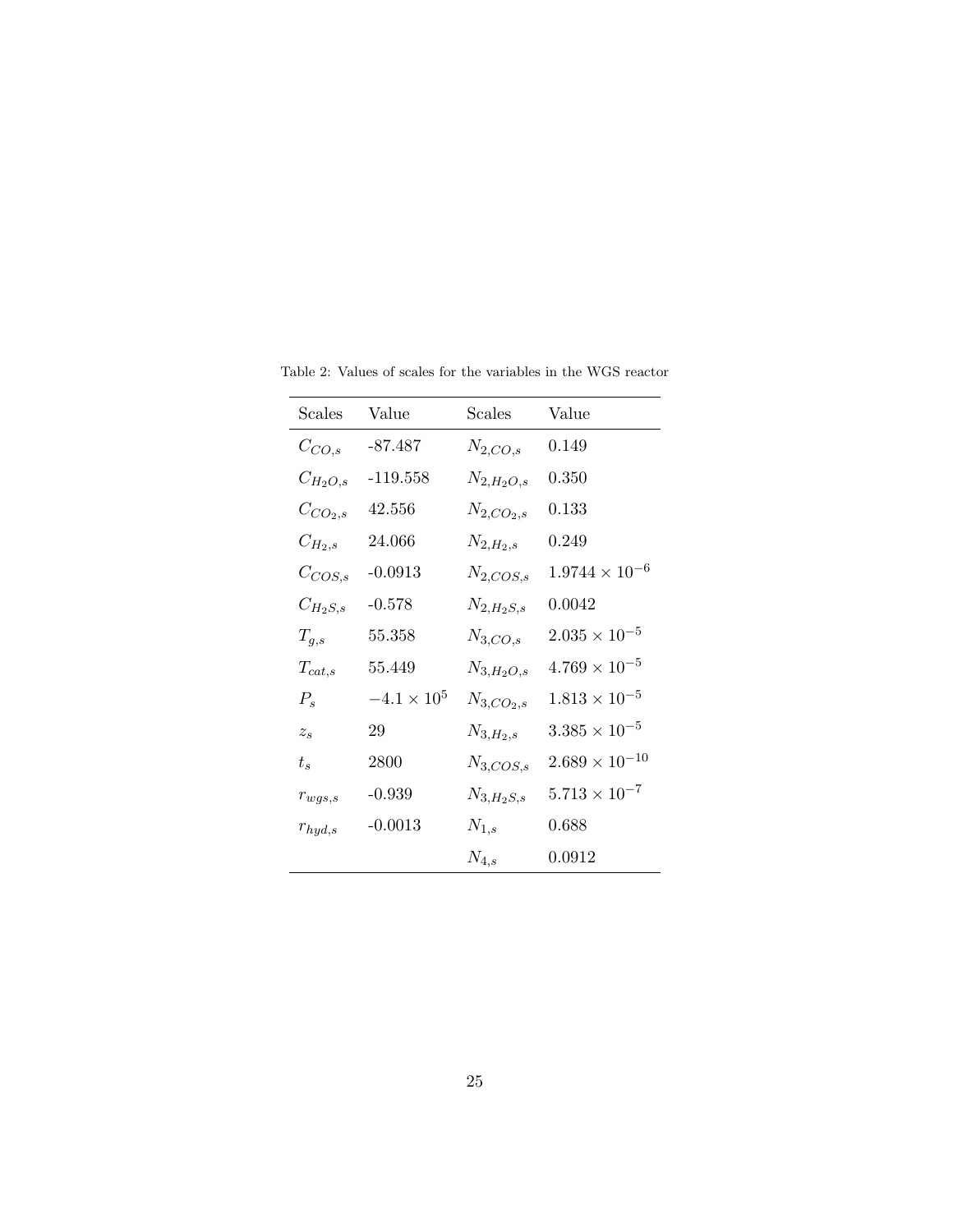these actual values and calculated scale and reference values are substituted into Eq. (84) to Eq. (87) to obtain values for dimensionless variables.

Actual values are obtained from the simulation of WGS reactor model by introducing a step change in the steady-state inlet values. In Table 1, values for the inlet conditions before the step change (steady state inlet values) and after the step change (values for unsteady simulation) are given. Unsteady simulation is carried out from an initial time value of 0 second to 2800 second. The simulated results are plotted in four figures (Fig. 2 - Fig. 5) for one of the variables CO. In first two figures, steady state results are plotted for the dimensional CO concentration and for the corresponding dimensionless variable. In the next two figures, unsteady simulation results are plotted, using the value of the variable at the exit of the reactor, again for the dimensional CO concentration and for the corresponding dimensionless variable. From the plots (Fig. 3 and Fig. 5), it can be observed that all the dimensionless variables vary between near zero to near 1. This means the calculated scale and reference values are good enough in representing the magnitude of variation of the actual variables. Hence these values can be used for further analysis such as model simplification, developing analytical solutions to different regions of interest, etc.

From the simulated results one can also observe that for steady state value (Fig. 3), the dimensionless variable  $(CO^*)$  vary from exactly zero to near 1, whereas for the unsteady values (Fig. 5),  $CO^*$  vary from near zero to near 1. This is because for steady state, inlet values are taken to be the reference values and this makes the steady state dimensionless variables to take the value of zero at inlet. Whereas for unsteady state, we have two choices for the calculation of reference and scale values as indicated in the illustrative example 2, of section 4.2. One choice uses the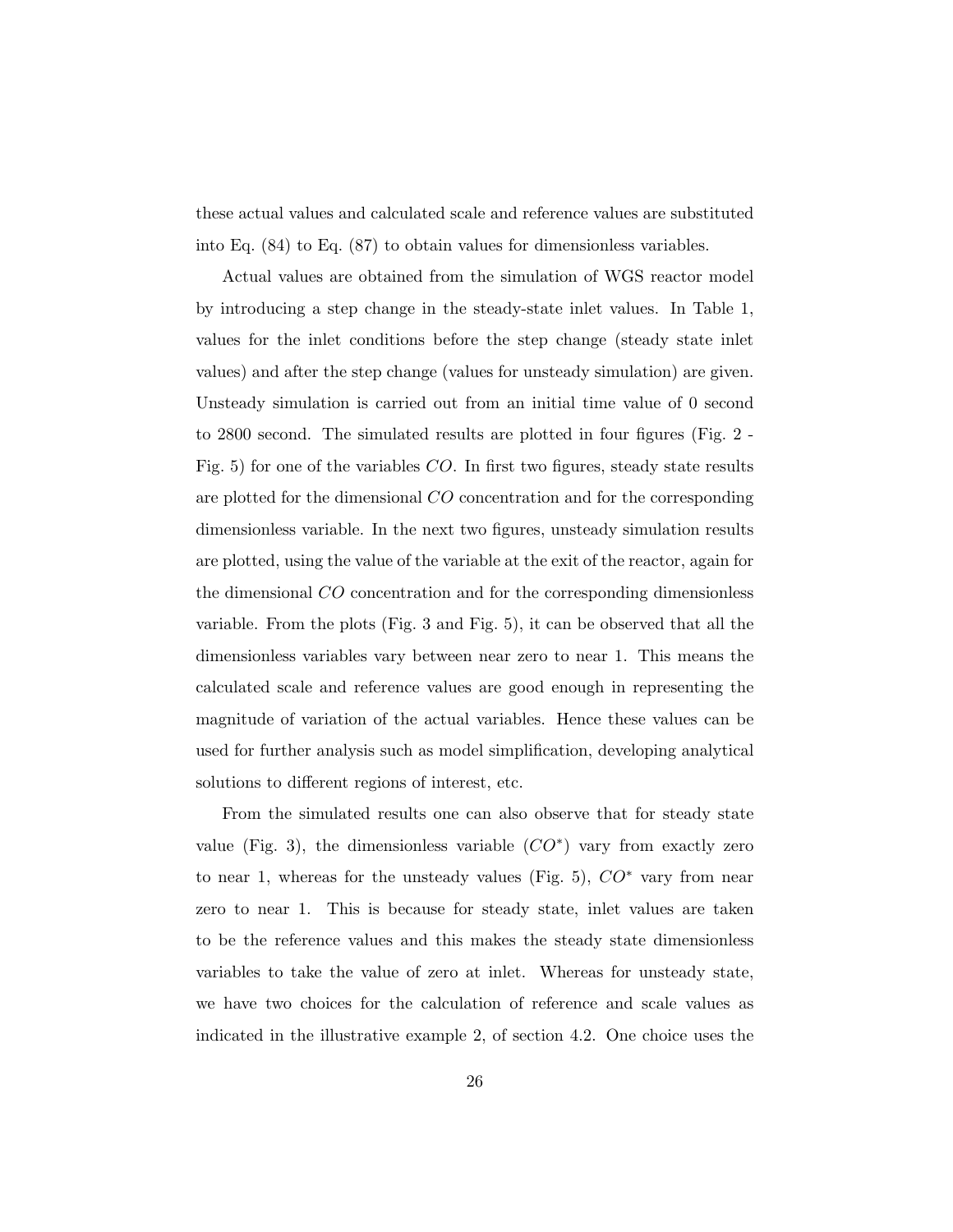

Figure 2: Simulated dimensional steady state result for CO concentration  $(mol/m<sup>3</sup>)$ 

initial conditions and other choice uses inlet condition. In the former case, there are many scale and reference values for each variable, corresponding to number of discretization points and in the later case we have single scale and reference value. As we have used only the inlet values as reference values, dimensionless variables at the discretization points other than the inlet do not take the exact value of zero at dimensionless time equal to zero. Nevertheless we see that values of dimensionless variables are in the order of 1 and this means that the calculated scale and reference values form a representative of the unsteady variations of WGS reactor model. Hence, any simplifications of model equations using these values will be reasonable and closely represent the behavior of corresponding detailed model.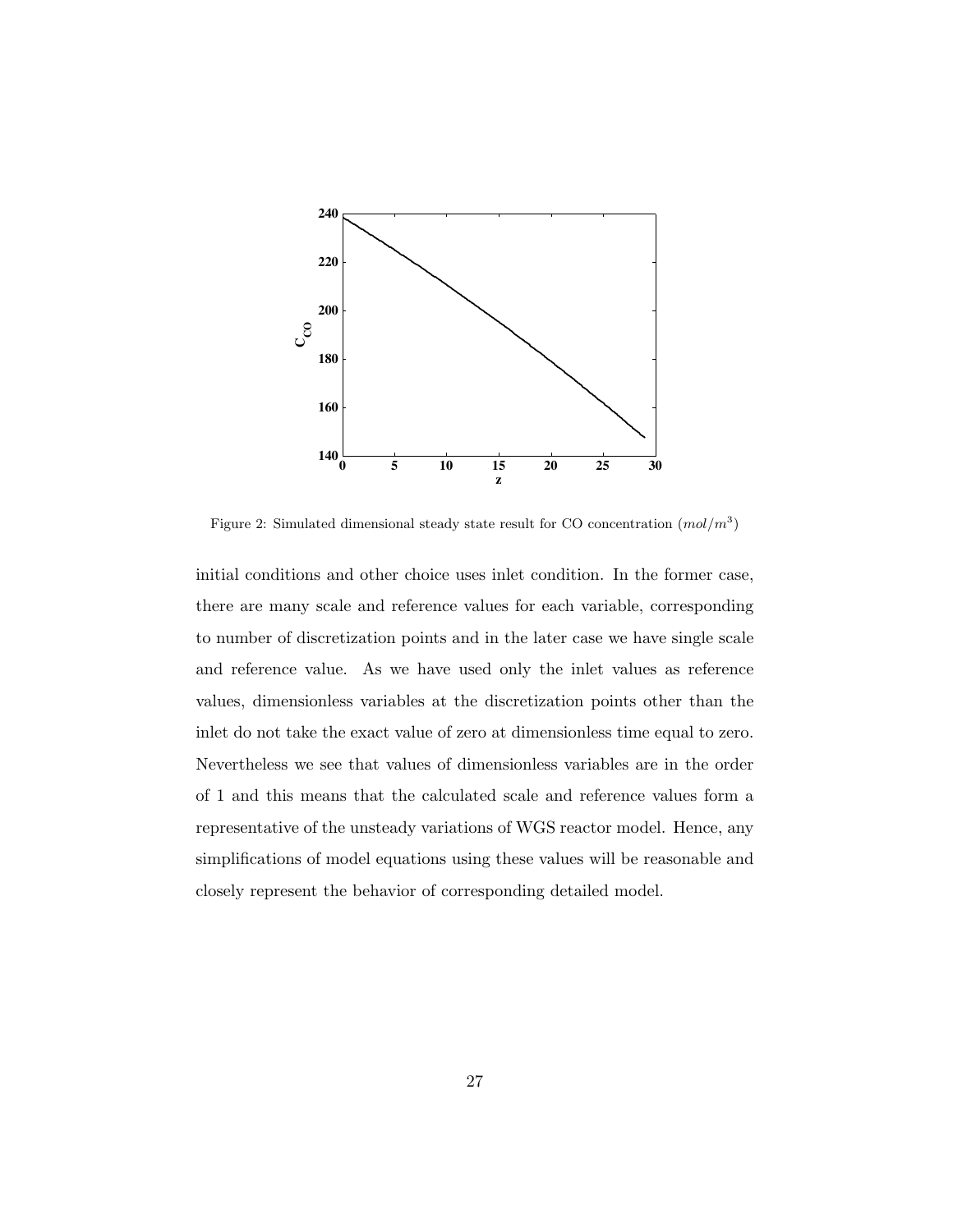

Figure 3: Calculated dimensionless steady state result for CO concentration using scale and reference values

# **7. Simplification of the model based on the dimensionless groups - WGS reactor example**

This section focuses on application of scaling analysis in simplifying the model equations. We analyze the model equations of WGS reactor, using dimensionless groups formed from the calculated scale and reference values. Each term in a model equation represent some phenomena and ratio of two such phenomenon form a dimensionless group. Once scale and reference values are calculated, value of these phenomenon can easily be calculated and from which dominant phenomenon (phenomenon with higher value) can easily be identified. This dominant phenomenon can be divided throughout the equation to form dimensionless equation involving dimensionless groups. Thus formation of dimensionless equation does not involve any trial and error procedure. In the resulting dimensionless equation, whenever the value of a dimensionless group is much less than 1, then the phenomenon present in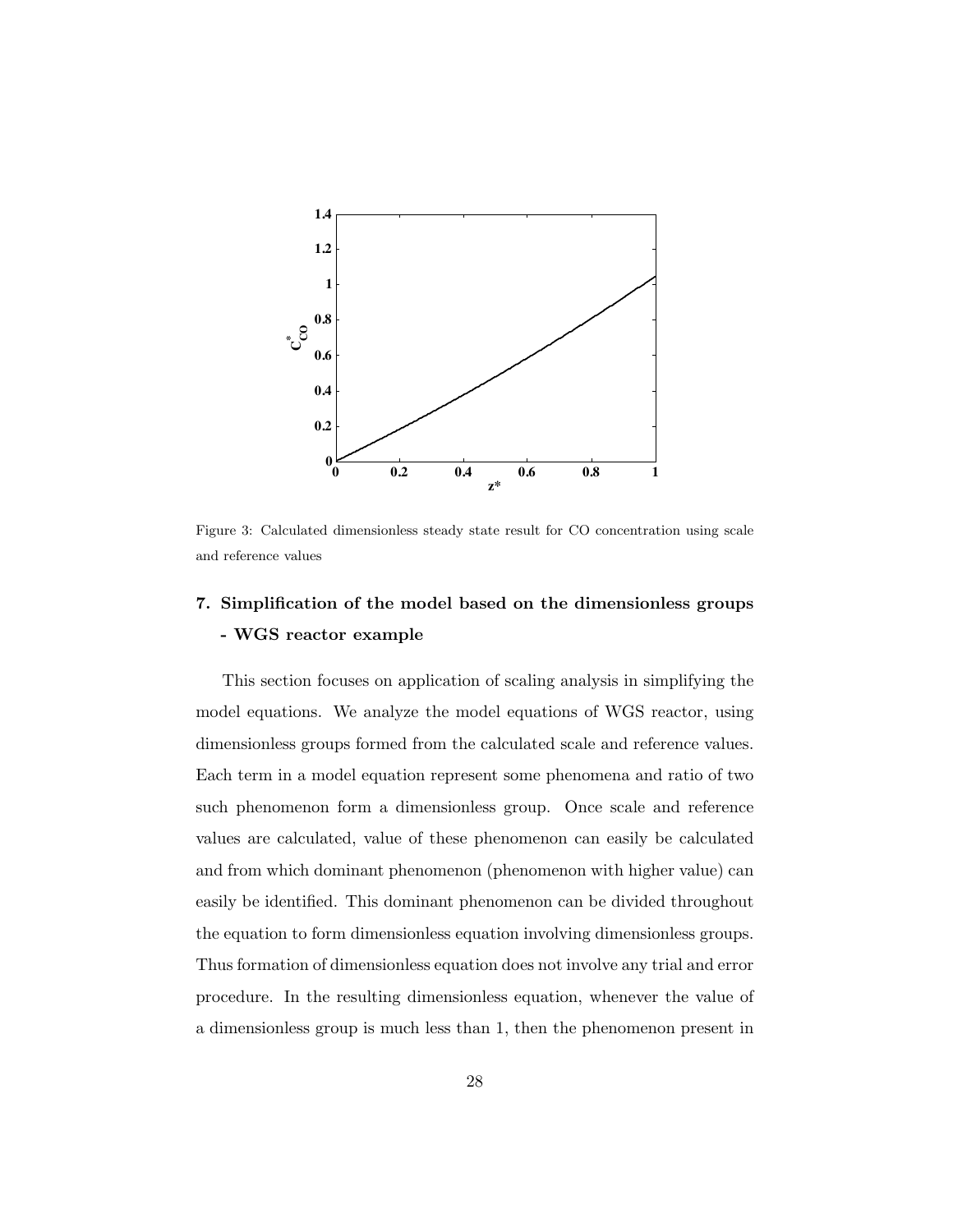

Figure 4: Simulated dimensional unsteady state result for CO concentration  $(mod/m^3)$ 

numerator of that group can be eliminated while simplifying the model. In the following paragraph, we list all the phenomena and the corresponding terms representing these phenomena present in the model equations of WGS reactor.

In the unsteady species balance for the WGS reactor model, we note the following phenomena:

- Rate of accumulation of species per unit volume and is represented by,  $\frac{C_{i,s}}{t_s}$
- Rate of convection of species per unit volume due to concentration variation and is represented by  $N_{1,s} \frac{C_{i,s}}{z_s}$  $\overline{z_s}$
- Rate of convection of species per unit volume due to temperature variation and is represented by,  $N_{2,s} \frac{T_{g,s}}{z_{s}}$  $z_{s}$
- Rate of convection of species per unit volume due to pressure variation and is represented by,  $N_{3,s} \frac{P_s}{z_s}$ zs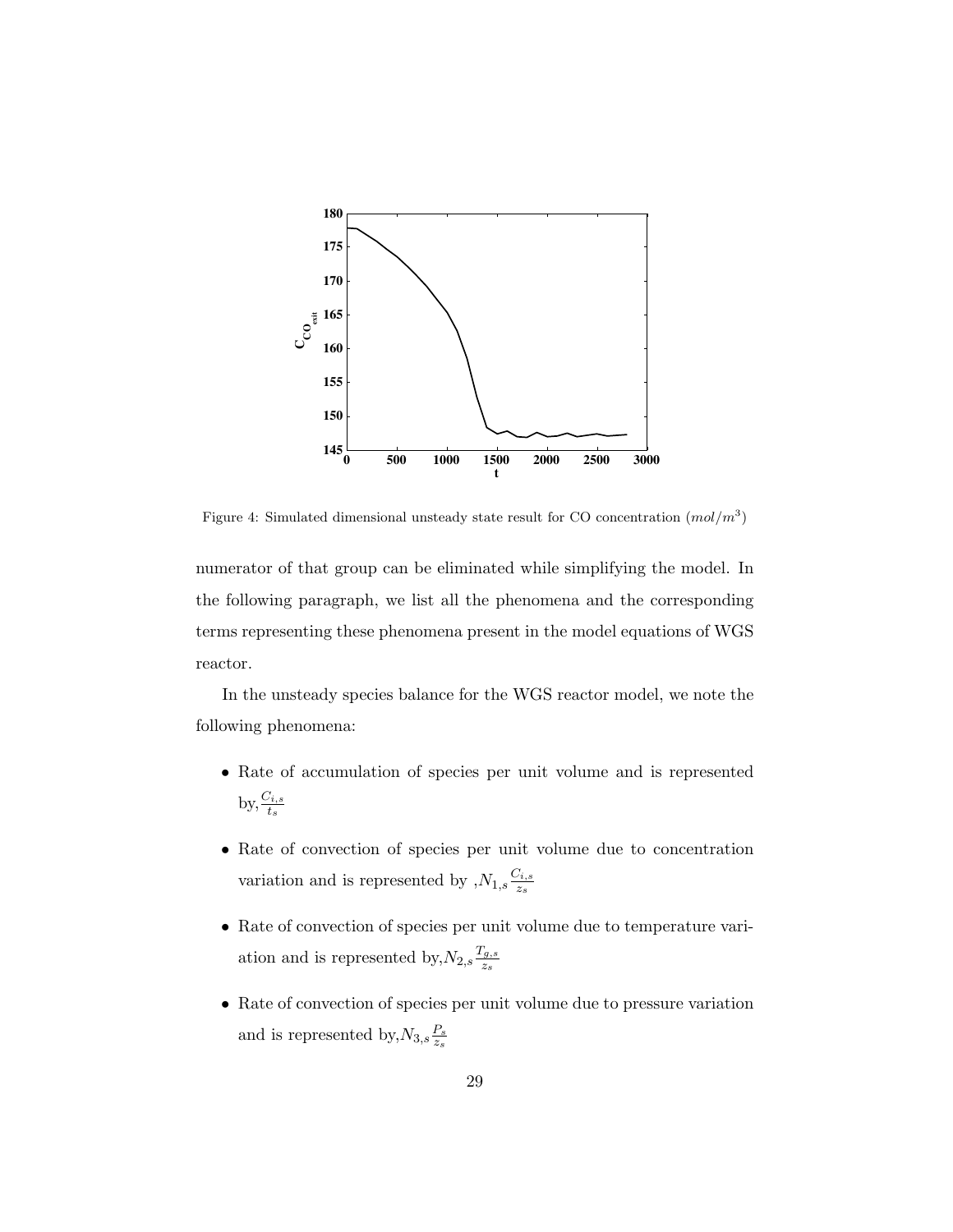

Figure 5: Calculated dimensionless unsteady state result for CO concentration using scale and reference values

- Rate of production/depletion of species per unit volume due to water gas shift reaction and is represented by,  $r_{wgs,s}\gamma_i\left(\frac{1-\varepsilon}{\varepsilon}\right)$  $\setminus$
- Rate of production/depletion of species per unit volume due to hydrolysis reaction and is represented by,  $r_{hyd,s}\gamma_i\left(\frac{1-\varepsilon}{\varepsilon}\right)$  $\setminus$

The value for a phenomenon can be found from the scale and reference values. It is observed that value for convection of species due to concentration gradient is high compared to other phenomenon in the species balance equations. Hence, the convection phenomenon is chosen to form dimensionless groups. In Table 3, we list the magnitude of dimensionless groups formed from the species balance equations. One can note that dimensionless group 5 & 6 in Table 3 represent Damkohler number and similarly one can identify other named dimensionless groups.

Based on the values in Table 3, one can make various conclusions. From the value of dimensionless group 6, one can conclude that contribution of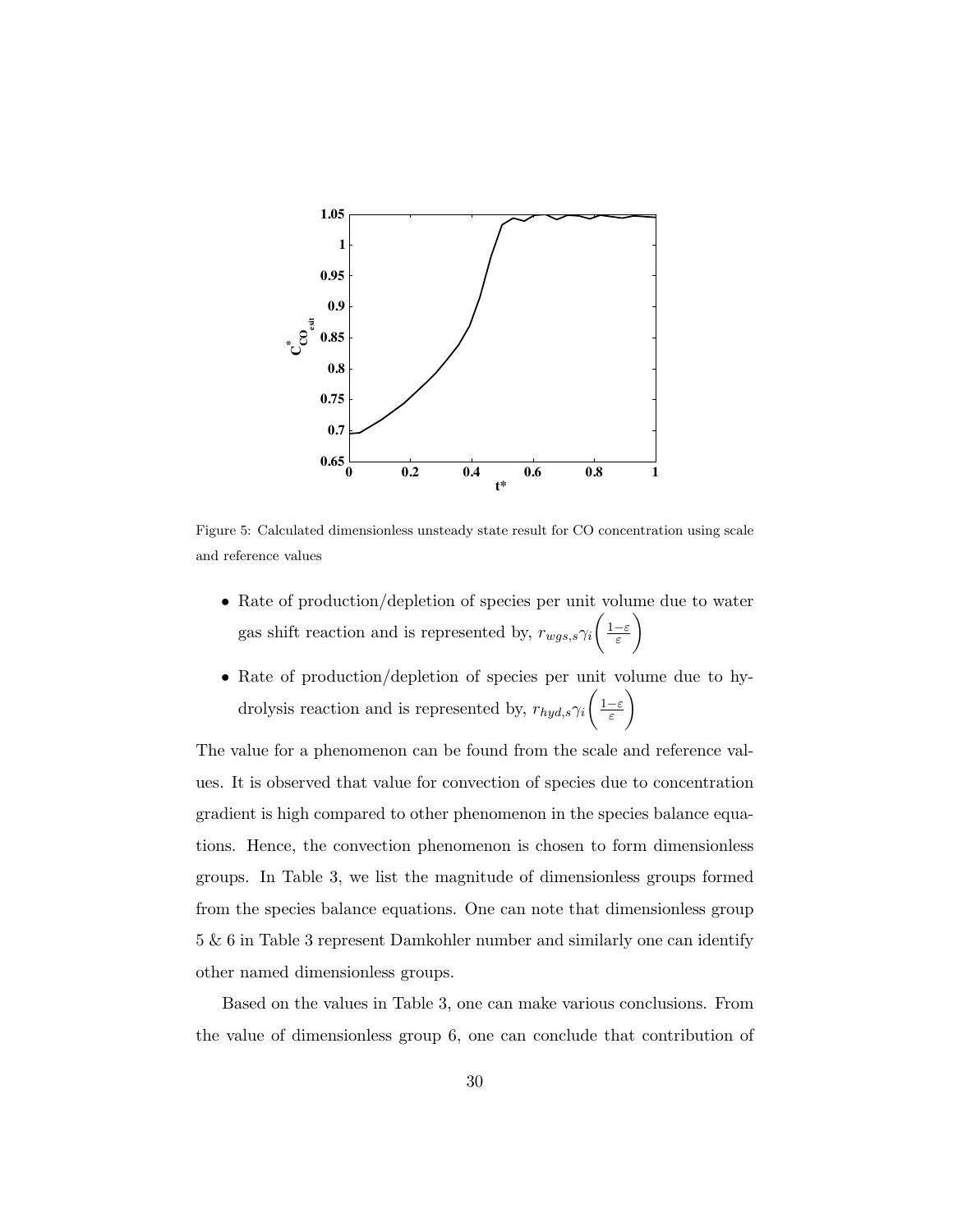| <b>Species</b> |                          | Group 1 $Group 2$ $Group 3$ |                                                 | Group 4                                     | Group 5                                                                | Group 6                                                                |
|----------------|--------------------------|-----------------------------|-------------------------------------------------|---------------------------------------------|------------------------------------------------------------------------|------------------------------------------------------------------------|
| balance        | $\frac{z_s}{N_{1,s}t_s}$ |                             | $N_{2,s}T_{g,s}$<br>$\overline{N_{1,s}C_{i,s}}$ | $N_{3,s}P_s$<br>$\overline{N_{1,s}C_{i,s}}$ | $r_{wgs,s}\gamma_iz_s(1-\varepsilon)$<br>$\varepsilon N_{1,s} C_{i,s}$ | $r_{hyd,s}\gamma_iz_s(1-\varepsilon)$<br>$\varepsilon N_{1,s} C_{i,s}$ |
| $C_{CO}$       | 0.0150                   | 1                           | 0.137                                           | 0.1387                                      | 0.453                                                                  | 0                                                                      |
| $C_{H_2O}$     | 0.0153                   | 1                           | 0.24                                            | 0.243                                       | 0.55                                                                   | $7.62 \times 10^{-4}$                                                  |
| $C_{CO2}$      | 0.0150                   | 1                           | 0.252                                           | 0.253                                       | 1.52                                                                   | $2.1 \times 10^{-3}$                                                   |
| $C_{H_2}$      | 0.0154                   | 1                           | 0.85                                            | 0.855                                       | 2.74                                                                   | $\Omega$                                                               |
| $C_{COS}$      | 0.0151                   | 1                           | 0.174                                           | $1.76 \times 10^{-3}$                       | $\bigcirc$                                                             | 0.98                                                                   |
| $C_{H_2S}$     | 0.0150                   |                             | 0.585                                           | 0.59                                        | $\Omega$                                                               | 0.155                                                                  |

Table 3: Values of dimensionless groups for species balance equation of WGS reactor model

species concentration  $C_{H_2O}$  and  $C_{CO_2}$  from hydrolysis reaction is low and hence the term involving this reaction for this species balance can be neglected. Similarly from dimensionless group 4, it is observed that the convection of species concentration  $C_{COS}$  due to pressure gradient is low and this term can be neglected. Further, from the value of dimensionless group 1, one can observe that for all the species balance, rate of accumulation is smaller than convection and this implies unsteady behavior of the species balance is significant only for a short duration. This duration can be found by equating this dimensionless group to 1 and calculating the resulting time as follows

$$
\frac{z_s}{N_{1,s}\delta_{c_it,s}} = 1 \Rightarrow \delta_{c_it,s} = 42 \text{ seconds}
$$
\n(103)

The shorter time taken by the species balance to reach the steady-state can also be verified through simulation of WGS reactor under isothermal and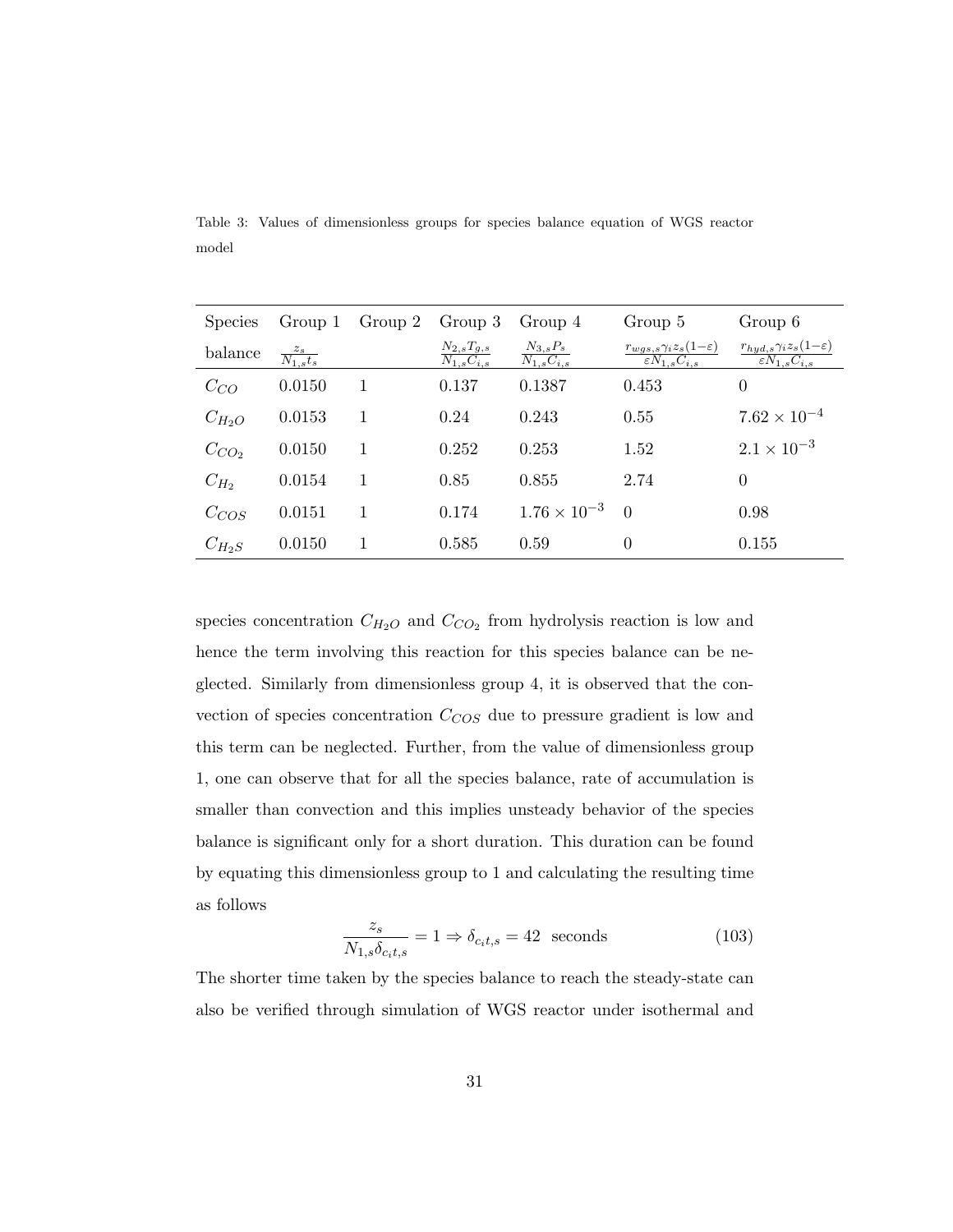isobaric condition, i.e. simulating only the species balance equations. From Fig. 6 one can observe that CO concentration reach steady-state at around 50 seconds and similar trend is also observed for other species.



Figure 6: Unsteady behavior of species balance equation under isothermal and isobaric condition - dimensional  $CO$  concentration  $(mol/m<sup>3</sup>)$ 

In the unsteady-state thermal balance for the gas phase, we note the following phenomena:

- Rate of accumulation of gas phase energy per unit volume and is represented by,  $\frac{\rho_g C p_g T_{g,s}}{t_s}$
- Rate of convection of gas phase energy per unit volume and is represented by,  $\frac{G C p_g T_{g,s}}{z_s}$
- Rate of transfer of gas phase energy per unit volume and is represented by,  $\frac{h_f a_c N_{4,s}}{\varepsilon}$

Similarly, in the unsteady-state thermal balance for the catalyst phase, we have following phenomena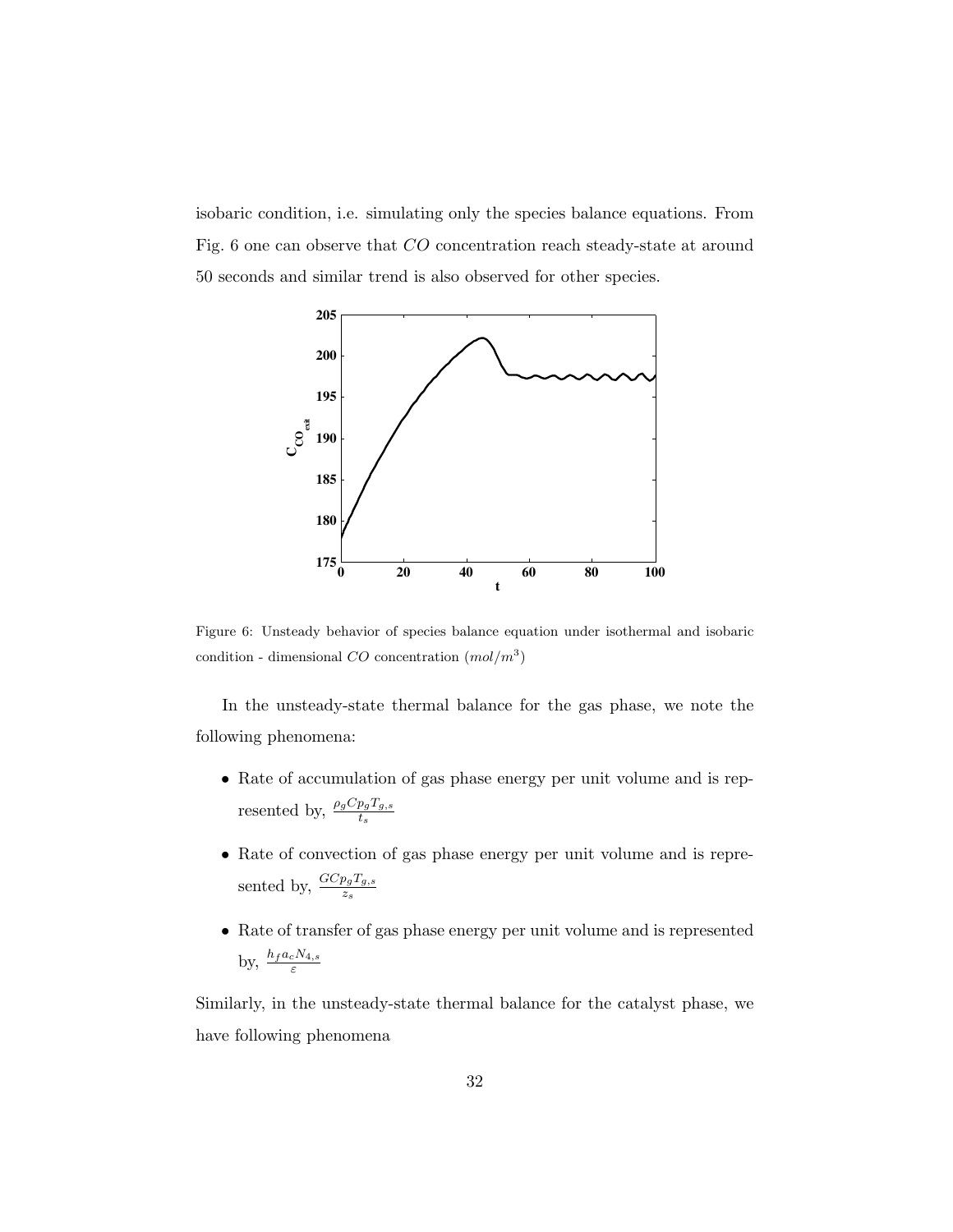- Rate of accumulation of catalyst phase energy per unit volume and is represented by,  $\frac{\rho_{cat}C_{\text{Pcat}}T_{cat,s}}{t_s}$
- Rate of conduction of catalyst phase energy per unit volume and is represented by,  $\frac{K_{cat}T_{cat,s}}{z_s^2}$
- Rate of transfer of catalyst phase energy per unit volume and is represented by,  $\frac{h_f a_c N_{4,s}}{1-\varepsilon}$
- Rate of production of catalyst phase energy per unit volume due to water gas shift reaction and is represented by,  $r_{wgs,s} \Delta H_{R,wgs}$
- Rate of production of catalyst phase energy per unit volume due to hydrolysis reaction and is represented by,  $r_{hyd,s} \Delta H_{R,hyd}$

In Table 4, we list the magnitude of dimensionless groups formed by dividing each phenomenon in the gas phase energy balance with the convective flux phenomenon and similarly by dividing each phenomenon in the catalyst phase energy balance with the phenomenon that represents energy production from the water gas shift reaction. From the dimensionless group values in Table 4, we can observe that rate of accumulation for gas phase energy is negligible compared to the convective flux of energy and this means unsteady behavior of gas phase energy is significant only for a short duration. This is given by:

$$
\frac{\rho_g z_s}{G \delta_{Tt,s}} = 1 \Rightarrow \delta_{T_R t,s} \approx 1 \text{ seconds}
$$
\n(104)

Similarly, rate of energy conduction through catalyst phase is negligible compared to rate of heat generation from water gas shift reaction and also rate of heat generation from hydrolysis reaction is negligible. Further, from the comparison of scale and reference values of gas phase and catalyst phase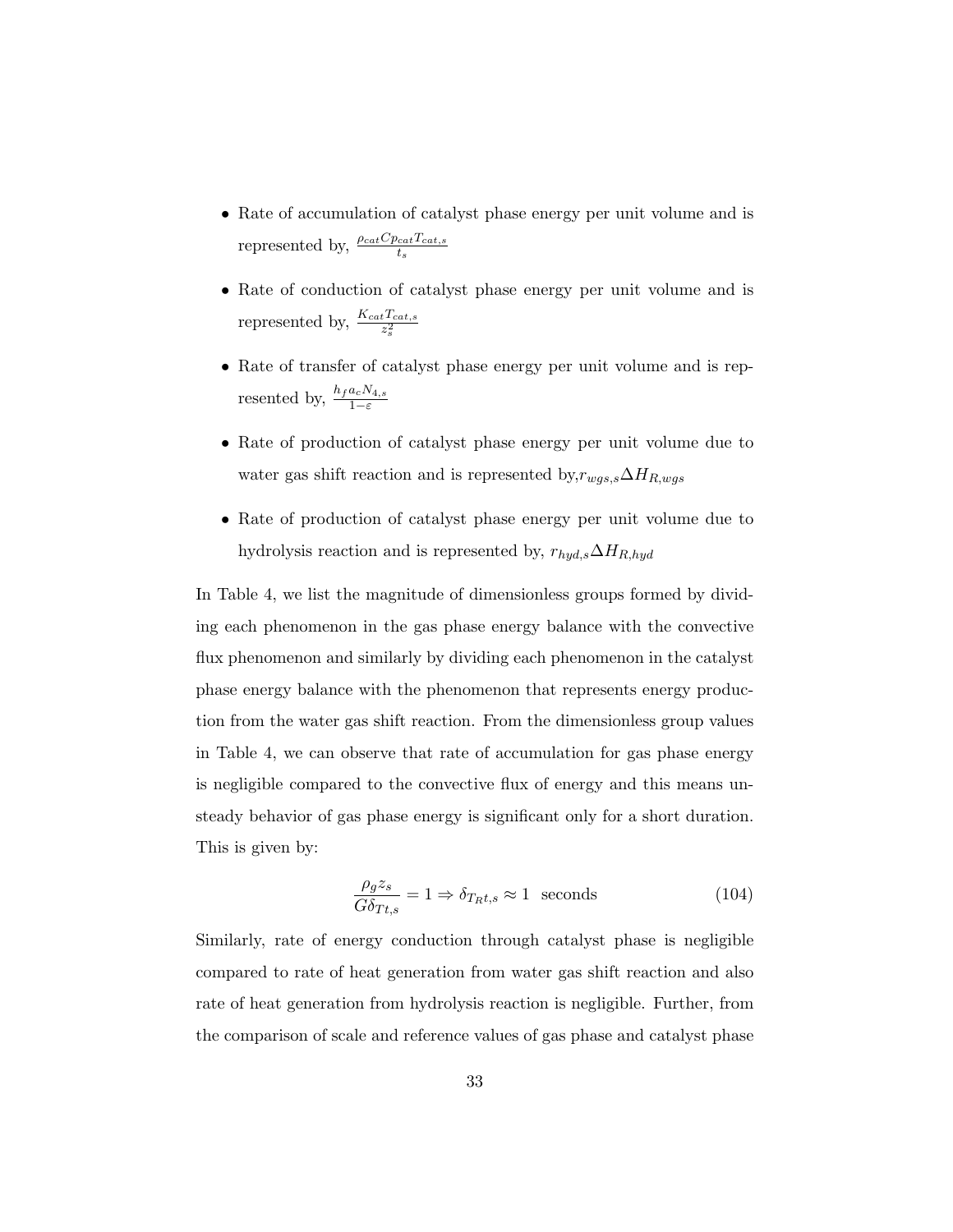| Energy    | Group 1                                                            | Group 2                                                               | Group 3                                                                    | Group 4 | Group 5                                                      |
|-----------|--------------------------------------------------------------------|-----------------------------------------------------------------------|----------------------------------------------------------------------------|---------|--------------------------------------------------------------|
| balance   | $\frac{\rho_g z_s}{G t_s}$                                         |                                                                       | $h_f a_c z_s N_{4,s}$<br>$G\varepsilon C p_q T_{q,s}$                      |         |                                                              |
| $T_g$     | $3.5 \times 10^{-4}$                                               |                                                                       | 0.99                                                                       |         |                                                              |
| Energy    | Group 1                                                            | Group 2                                                               | Group 3                                                                    | Group 4 | Group 5                                                      |
| balance   | $\frac{\rho_{cat}Cp_{cat}T_{cat,s}}{r_{wgs,s}\Delta H_{R,wgs}t_s}$ | $K_{cat}T_{cat,s}$<br>$\overline{r_{wgs,s}\Delta H_{R,wgs}z_{s}^{2}}$ | $h_f a_c N_{4,s}$<br>$\overline{(1-\varepsilon)r_{wgs,s}\Delta H_{R,wgs}}$ |         | $r_{hyd,s} \Delta H_{R,hyd}$<br>$r_{wgs,s} \Delta H_{R,wgs}$ |
| $T_{cat}$ | 0.313                                                              | $6.39 \times 10^{-5}$                                                 | 0.69                                                                       |         | $1.11 \times 10^{-3}$                                        |

Table 4: Values of dimensionless groups for energy balance equation of WGS reactor model

Table 5: Values of dimensionless groups for new energy balance equation

|         | Energy Group 1                                                      | Group 2 Group 3                                                               |
|---------|---------------------------------------------------------------------|-------------------------------------------------------------------------------|
| balance | $\frac{\rho_{cat}Cp_{cat}(1-\varepsilon)z_s}{G\varepsilon Cp_qT_s}$ | $(1-\varepsilon)r_{wgs,s}\Delta H_{R,wgs}z_s$<br>$G\varepsilon C p_q T_{q,s}$ |
|         | 0.455                                                               | 1.45                                                                          |

temperature, one can observe that the values are close, this means that both the temperatures vary in a similar manner along the length of the reactor. Hence, both the temperatures can be considered to be equal. Considering all the simplifications mentioned for energy balance, a new energy balance equation involving only single temperature variable can be written as:

$$
\frac{\partial T}{\partial t} = \frac{1}{\rho_{cat} C p_{cat}} \left( \frac{-G \varepsilon C p_g}{1 - \varepsilon} \frac{\partial T}{\partial z} + r_{wgs} \Delta H_{R,wgs} \right) \tag{105}
$$

Based on the new energy balance, new dimensionless groups can be formed as shown below in the Table 5. From the dimensionless group 1 in Table 5, one can find the duration of unsteady behavior of new energy balance as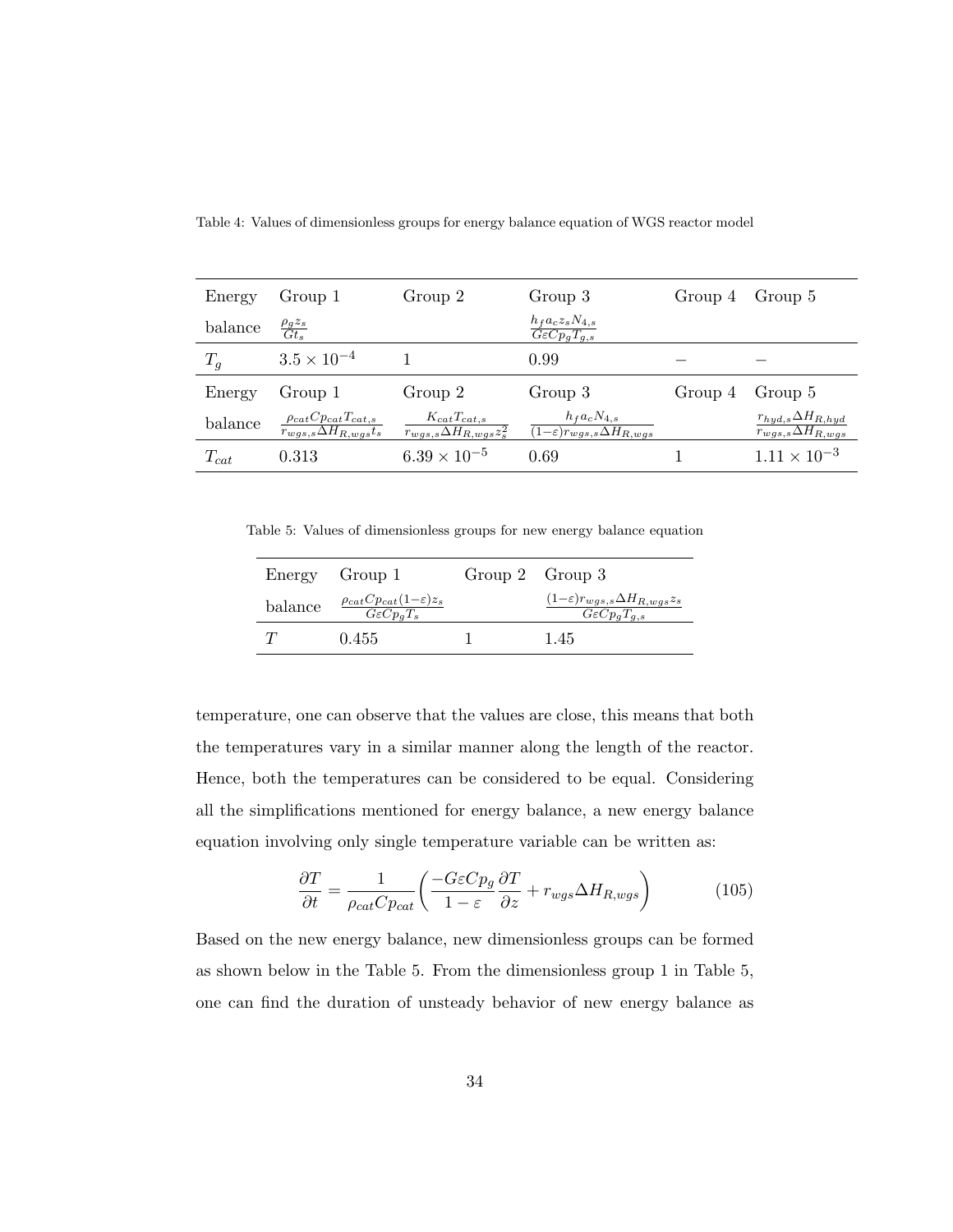Table 6: Values of dimensionless groups for pressure drop equation

|      | Pressure Group 1 Group 2 |                                                                       | Group 3                                                                 |
|------|--------------------------|-----------------------------------------------------------------------|-------------------------------------------------------------------------|
| drop |                          | $1.75\rho_g(1-\varepsilon)N_{1,s}^2z_s$<br>$P_{s}d_{cat} \varepsilon$ | $z_s(1-\varepsilon)^2 150 \mu N_{1,s}$<br>$P_s \varepsilon^2 d_{cat}^2$ |
|      |                          | 0.55                                                                  | 0.03                                                                    |

given below

$$
\frac{\rho_{cat}Cp_{cat}(1-\varepsilon)z_s}{G\varepsilon Cp_g\delta_{Tt,s}} = 1 \Rightarrow \delta_{Tt,s} \approx 1274 \text{ seconds}
$$
 (106)

Comparing the unsteady state duration for species balance (around 50 seconds) and for energy balance (around 1274 seconds), we see that dynamics of species balance is mostly governed by the dynamics of energy balance. This means we can easily assume the species balance to be at quasi steady-state during the simulation of WGS reactor model. Similar analysis can be done for pressure drop equation and the value of dimensionless groups in Table 6 indicates that all the terms in this equation are important and no further simplification is possible.

Considering all the simplifications mentioned above, the following simplified model can be derived.

*Simplified Species balance:*

$$
\frac{dC_i}{dz} = -C_i \left( \frac{1}{T_g} \frac{dT_g}{dz} - \frac{1}{P} \frac{dP}{dz} \right) + \left( r_{wgs} \gamma_{wgs,i} \right) \frac{(1 - \varepsilon)P}{GRT_g \varepsilon} \tag{107}
$$

$$
C_1 = C_{CO}
$$
;  $C_2 = C_{H_2O}$ ;  $C_3 = C_{CO_2}$ ;  $C_4 = C_{H_2}$ 

$$
\frac{dC_{cos}}{dz} = -C_{cos}\left(\frac{1}{T_g}\frac{dT_g}{dz}\right) + \left(r_{hyd}\gamma_{hyd,cos}\right)\frac{(1-\varepsilon)P}{GRT_g\varepsilon} \tag{108}
$$

$$
\frac{dC_{H_2S}}{dz} = -C_{H_2S} \left( \frac{1}{T_g} \frac{dT_g}{dz} - \frac{1}{P} \frac{dP}{dz} \right) + \left( r_{hyd} \gamma_{hyd, H_2S} \right) \frac{(1 - \varepsilon)P}{GRT_g \varepsilon} \tag{109}
$$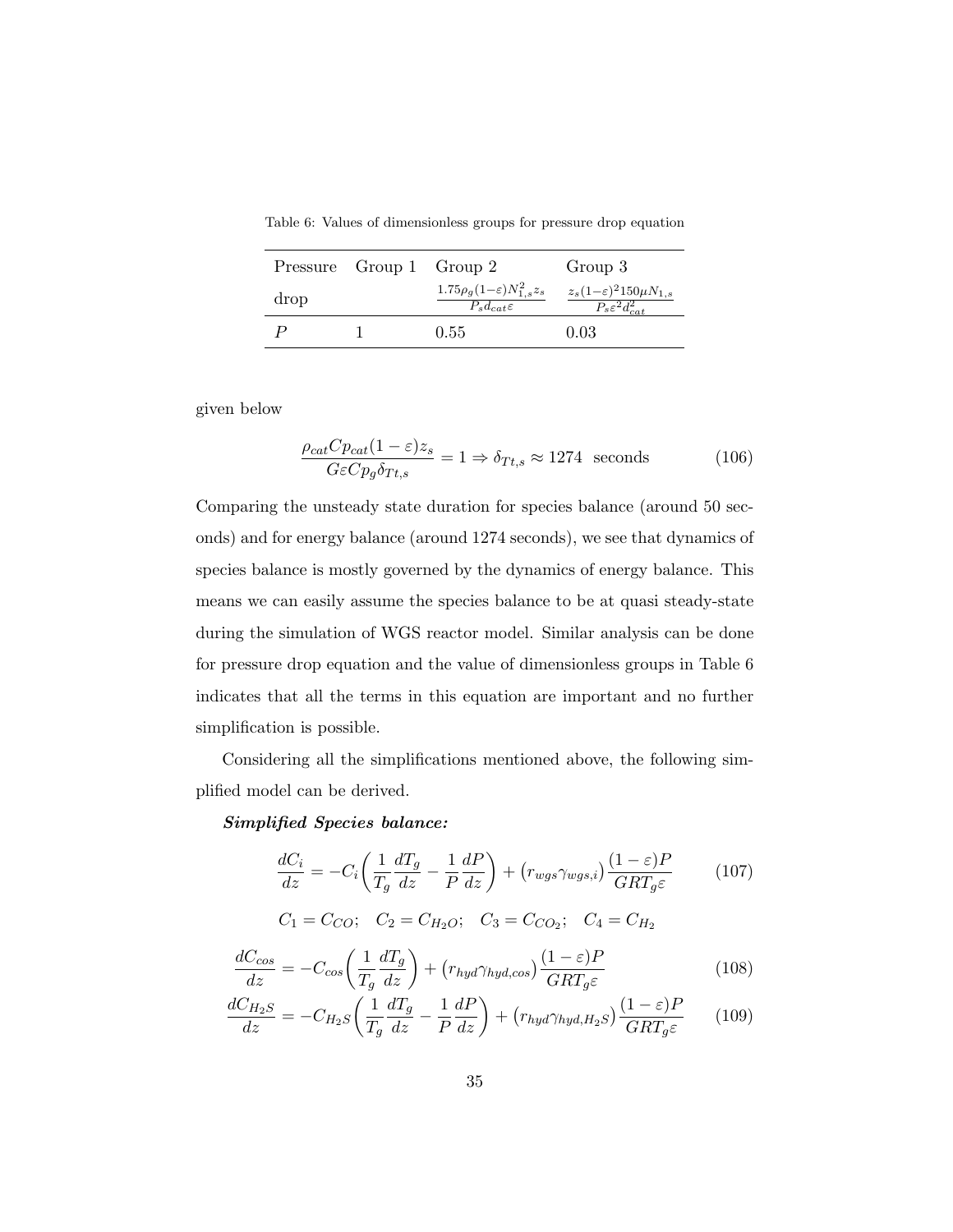*Pressure drop equation:*

$$
\frac{dP}{dz} = -\frac{\rho_g}{d_{cat}} \left(\frac{GRT_g\varepsilon}{P}\right)^2 \left(\frac{1-\varepsilon}{\varepsilon^3}\right) \left(1.75 + \frac{150\mu P(1-\varepsilon)}{d_{cat}\varepsilon GRT_g\rho_g}\right) \tag{110}
$$

## *Simplified energy balance:*

$$
\frac{\partial T}{\partial t} = \frac{1}{\rho_{cat} C p_{cat}} \left( -\frac{G\varepsilon C p_g}{1 - \varepsilon} \frac{\partial T}{\partial z} + r_{wgs} \Delta H_{R,wgs} \right) \tag{111}
$$

The inlet conditions and reaction kinetic equations remain same as in detailed model. The simplifications from scaling analysis results in conversion of parabolic type model to hyperbolic type PDE model. Further, energy balance equation for gas phase and catalyst phase is simplified to a single energy balance and this resulted in removing one boundary condition.

# **8. Simulation and comparison of the detailed and simplified models**

The simplified model obtained through scaling analysis is tested by comparing the simulation results with that generated from the detailed model. The percentage change in the average values of the variables between detailed and simplified model and the computational load are considered as metrics for comparison. These metrics represents the accuracy of the simplified model and its computational efficiency compared to the corresponding detailed model. For example, the average difference in the temperature during unsteady simulation between two models is given by

$$
T_{avg,error} = \frac{\left(\frac{1}{t_{end}L} \int_0^{t_{end}} \int_0^L T_{detailed} dz dt - \frac{1}{t_{end}L} \int_0^{t_{end}} \int_0^L T_{simplified} dz dt \right) \times 100
$$

$$
\frac{1}{t_{end}L} \int_0^{t_{end}} \int_0^L T_{detailed} dz dt
$$
(112)

In the above equation, the integral is calculated numerically based on the values of the corresponding variables. Computational load is measured in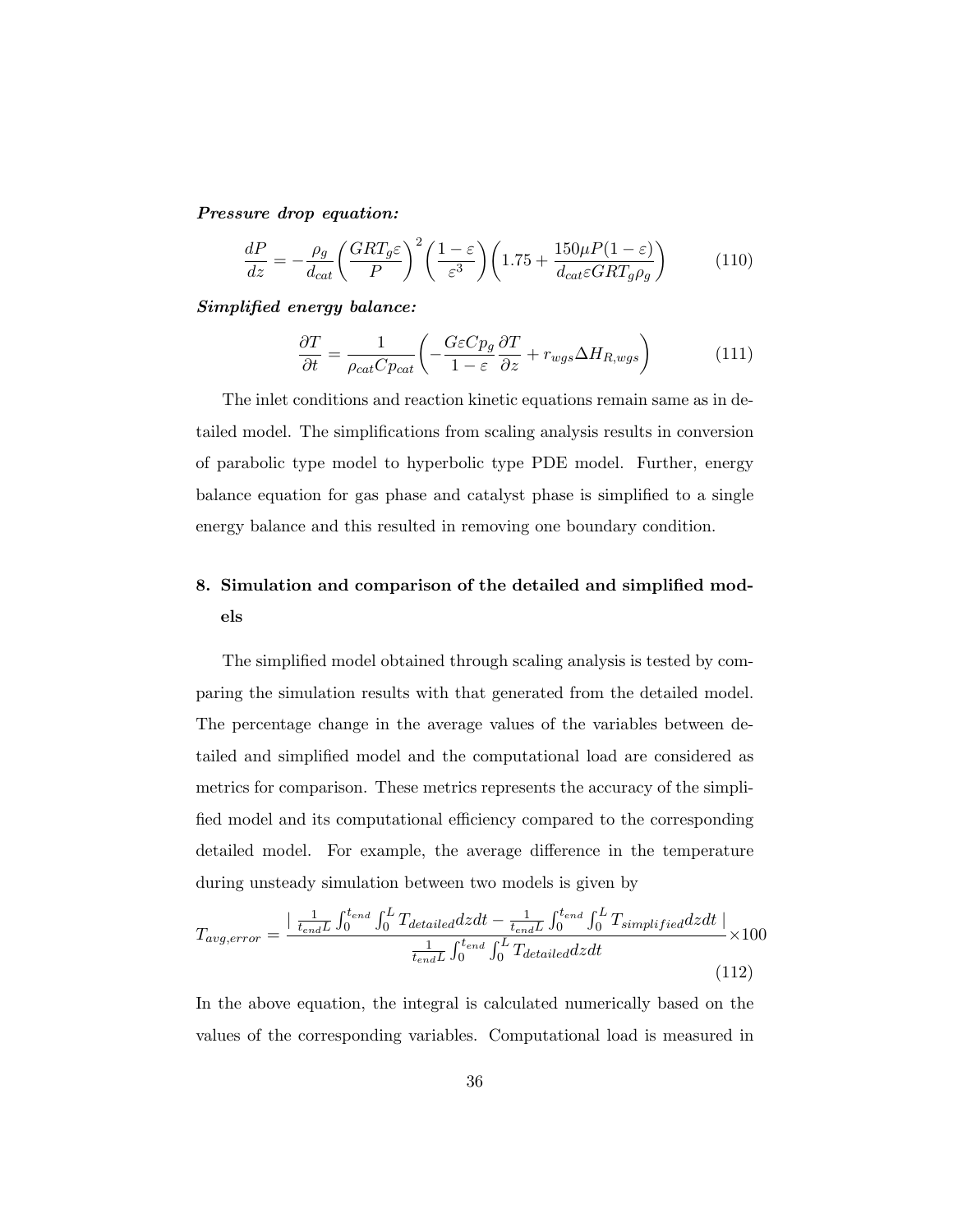| Variable/Model   | Measure                | Value                 |
|------------------|------------------------|-----------------------|
| $C_{co}$         | $C_{co,avg_error}$     | 0.0057                |
| $C_{H_2O}$       | $C_{H_2O, avg. error}$ | 0.0089                |
| $C_{co_2}$       | $C_{co_2, avg. error}$ | 0.0953                |
| $C_{H_2}$        | $C_{H_2, avg. error}$  | 0.0189                |
| $C_{cos}$        | $C_{cos, avg. error}$  | 0.7031                |
| $C_{H_2S}$       | $C_{H_2S, avg. error}$ | 0.004                 |
| $T_q$            | $T_{g,avg. error}$     | 0.0154                |
| $T_{cat}$        | $T_{cat, avg. error}$  | 0.0276                |
| $\boldsymbol{P}$ | $P_{avg. error}$       | $7.52 \times 10^{-4}$ |
| Detailed Model   | Computational Load,s   | 144.2                 |
| Simplified Model | Computational Load,s   | 98.9                  |

Table 7: Comparison of the reduced model vs. the detailed model

terms of time taken for unsteady simulation. Table. 7 shows the values for these metrics and the values shows that error percentage is quite small that one can consider the simplified model as a good approximation that can be used in lieu of the detailed model for the given parameter values and inlet conditions. The computational load is lower and is about only 68% of the computational load of the detailed model. Fig. 7 and Fig. 8 compares steady state and unsteady state simulation results for CO between detailed and simplified model. The scaling analysis results in conversion of a parabolic PDE model to first order hyperbolic PDE model. The parabolic PDE nature comes from the conduction term in the original energy balance equation. The scaling analysis reveals that conduction term is insignificant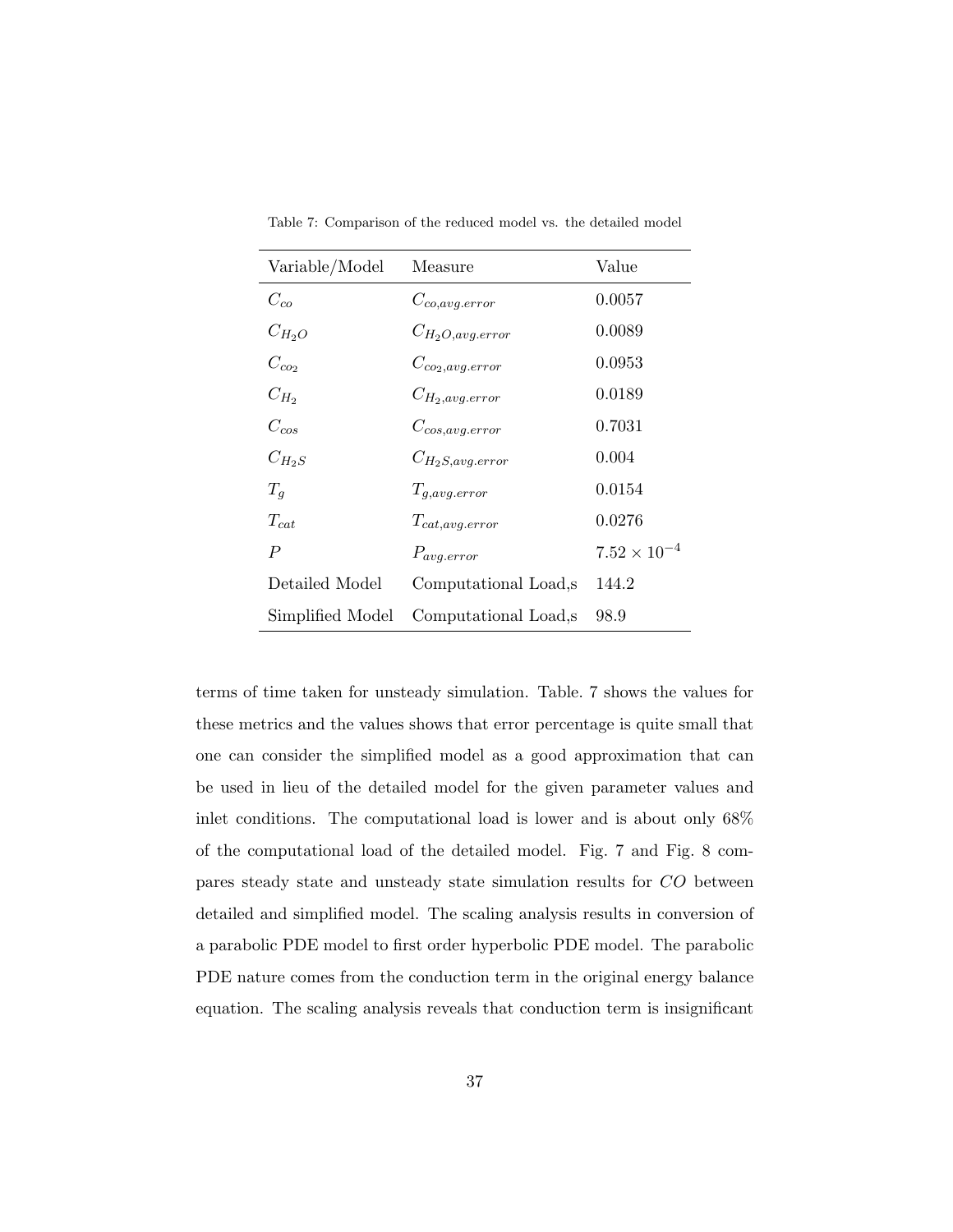and also both gas phase and catalyst phase temperatures can be considered to be varying similarly. This results in the removal of one of the equations for the energy balance and reveals the true nature of PDE, which is first order hyperbolic. This is an important observation, because further simplification of the model through order reduction depends on the type of PDE that is being solved. For parabolic type PDEs, proper orthogonal decomposition is normally used for the order reduction (for example, Shvartsman et al. (2000)), whereas for the hyperbolic PDEs, method of characteristic is used as the order reduction method (Munusamy et al., 2013, 2014). Hence the obtained model can be further simplified through order reduction using method of characteristics.



Figure 7: Comparison of steady state results between detailed and simplified model for  $CO$  concentration  $(mol/m^3)$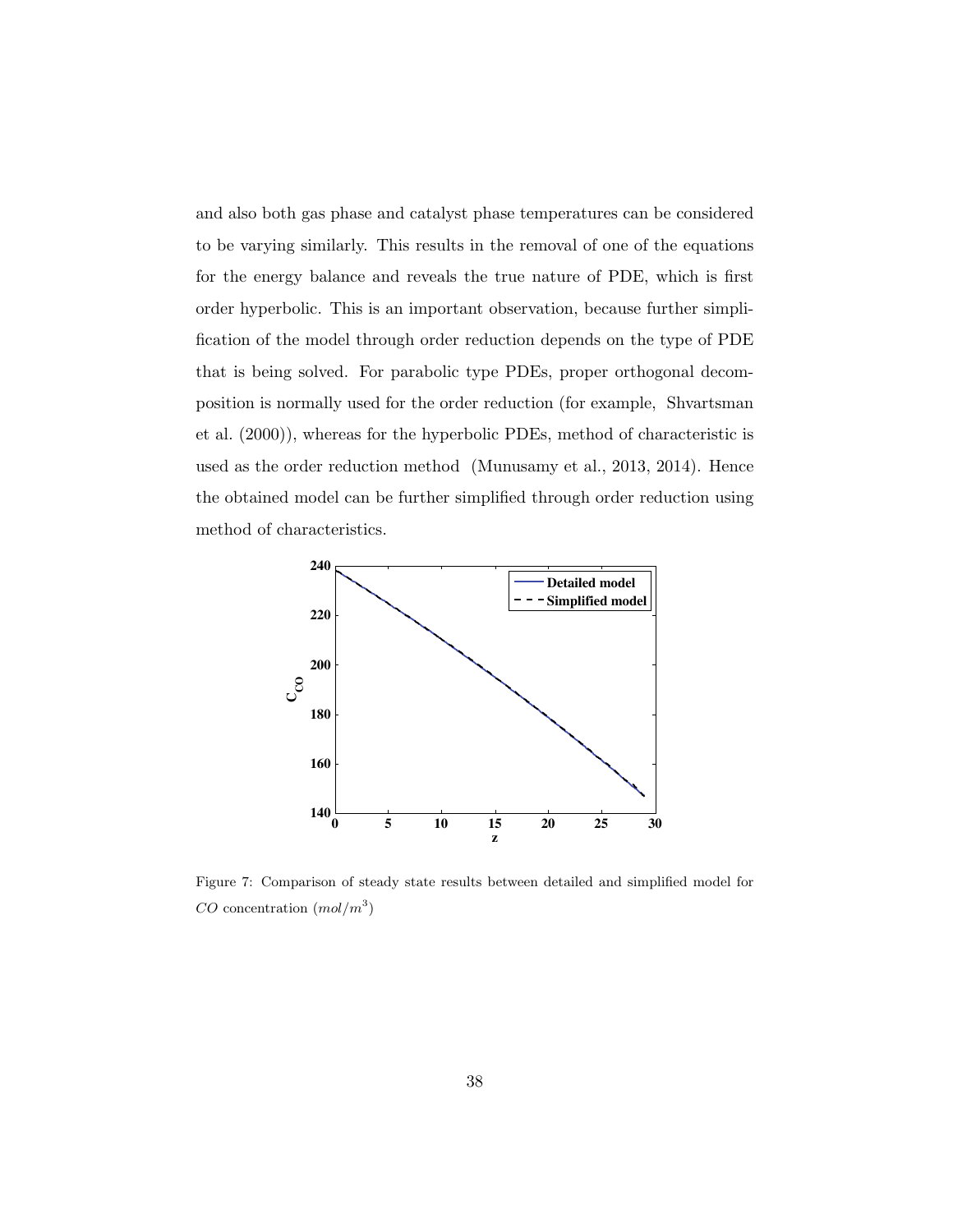

Figure 8: Comparison of unsteady state results between detailed and simplified model for  $CO$  concentration  $(mol/m<sup>3</sup>)$ 

### **9. Conclusion**

Scaling analysis has been systematically applied to model equations in obtaining a simplified model. In this analysis, two important difficulties, one in handling nonlinear terms and another in performing trial and error procedure, are addressed. The proposed improvements in the method of scaling analysis results in straight-forward handling of nonlinear terms and avoids trial and error procedure by solving a set of algebraic equations to obtain the scale and reference values. This method is illustrated through several examples of varying complexity. The proposed scaling approach is common to any given model equations with fixed parameters. However, it is to be noted that the proposed procedure may not handle situations when model equations exhibit steady state multiplicity and have dynamic multimode regimes. The 1D WGS reactor model is used as a case study to obtain scale and reference values, using the proposed scaling analysis. The obtained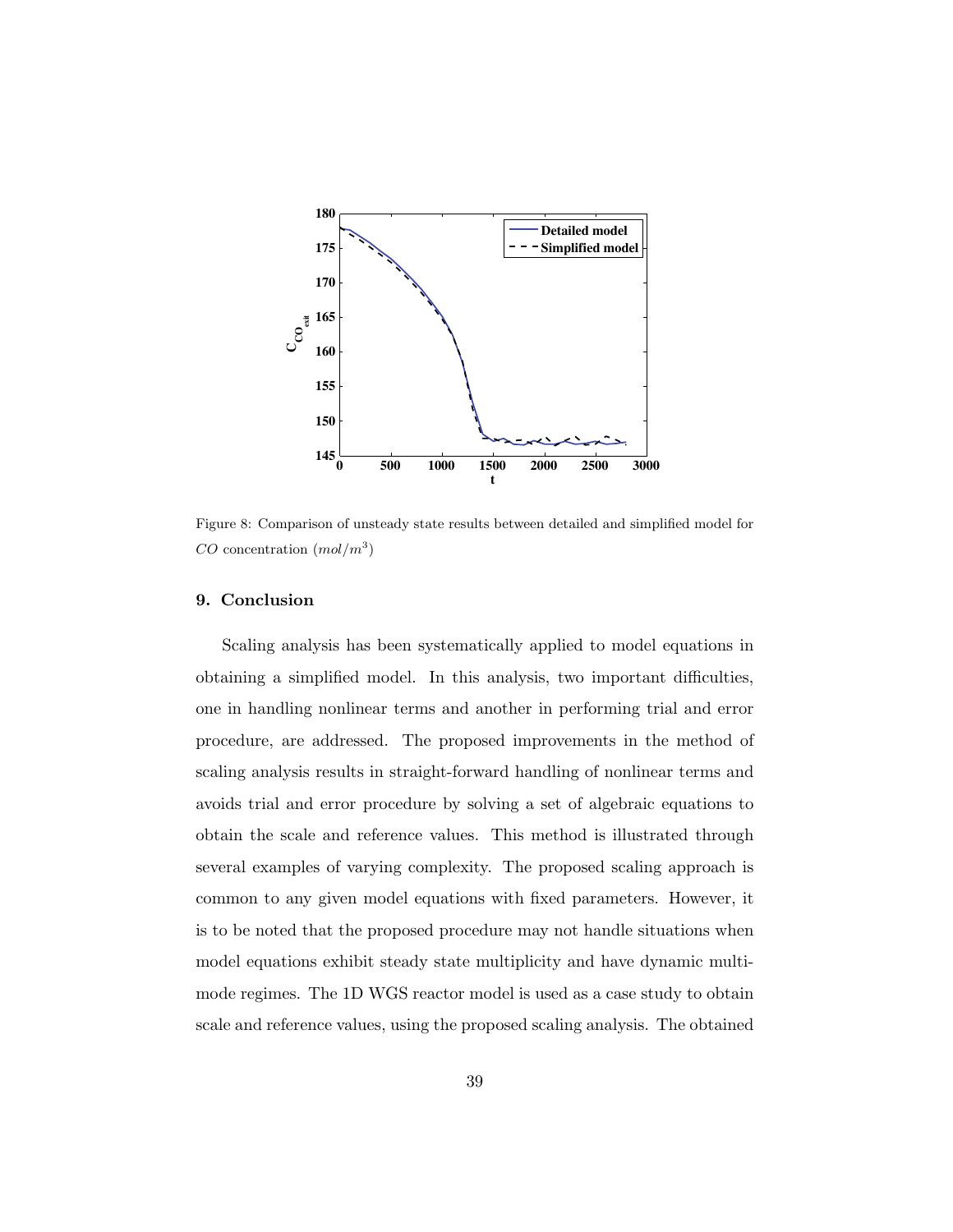values are verified to be appropriate, as this results in making the dimensionless variables in the 1D model to vary between zero and one. The simplified model obtained using these values is shown to be a good approximation for the detailed model with increased computational efficiency. Thus, from this case study, it is concluded that the proposed scaling analysis is systematic and effective in identifying appropriate scale and reference values, which can be used for any further analysis including simplification of the model equations. Such simplified models can also be used in optimization studies, and further reduction through techniques such as method of characteristics can lead to tractable first principles models that can be used for online control.

### **Acknowledgement**

The authors gratefully acknowledge support from DOE through grant no. DE-FE0005749 titled "Model-Based Sensor Placement for Component Condition Monitoring and Fault Diagnosis in Fossil Energy Systems".

## **References**

- Balaji, S., Lakshminarayanan, S., Krantz, W. B., 2008. Scaling and sensitivity analysis of a reverse flow reactor. Chemical Engineering Science 63, 342 –355.
- Baldea, M., Daoutidis, P., 2007. Dynamics and control of autothermal reactors for the production of hydrogen. Chemical Engineering Science 62, 3218 –3230.
- Dahl, J., Weimer, A., Krantz, W., 2004. Sensitivity analysis of the rapid decomposition of methane in an aerosol flow reactor. International Journal of Hydrogen Energy 29,  $57 - 65$ .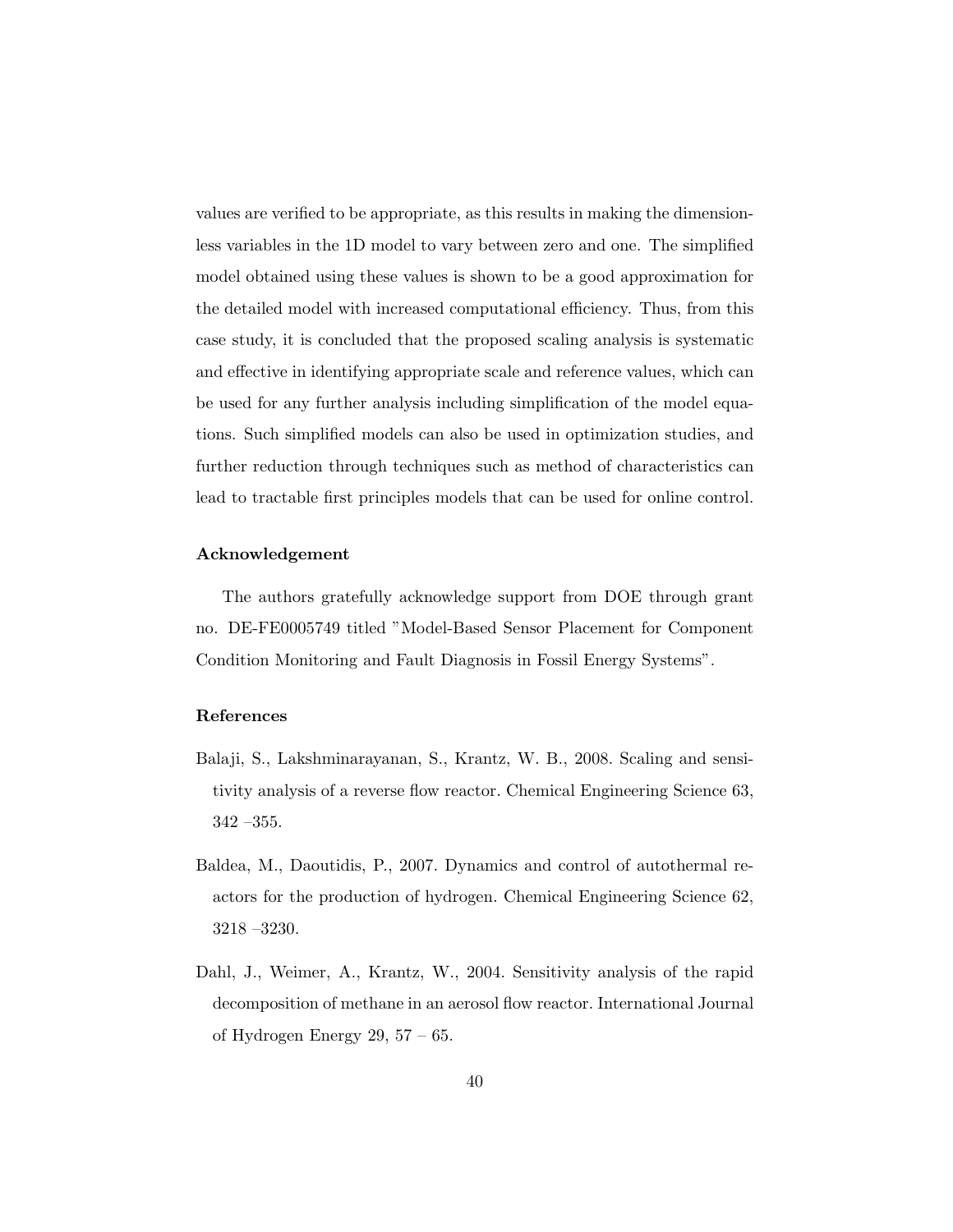- Kaisare, N., Lee, J., Fedorov, A., 2005. Hydrogen generation in a reverseflow microreactor: 1. Model formulation and scaling. AIChE Journal 51, 2254–2264.
- Kopaygorodsky, E., Guliants, V. V., Krantz, W., 2004. Predictive dynamic model of single-stage ultra-rapid pressure swing adsorption. AIChE Journal 50, 953–962.
- Krantz, W., 2007. Scaling analysis in modeling transport and reaction processes: a systematic approach to model building and the art of approximation. John Wiley & Sons, Inc., Hoboken, New Jersey.
- Krantz, W., Lee, H., Chaudhuri, S.R.and Hwang, S.-T., 2012. Nonbuoyancy density-driven convective mass and heat transfer: Scaling analysis and solution methodology. AIChE Journal 58, 678–689.
- Mobed, P., Maddala, J., Rengaswamy, R., Bhattacharyya, D., Turton, R., 2014. Data reconciliation and dynamic modeling of a sour water gas shift reactor. Industrial & Engineering Chemistry Research 53, 19855–19869.
- Munusamy, S., Narasimhan, S., Kaisare, N., 2013. Approximate dynamic programming based control of hyperbolic PDE systems using reducedorder models from method of characteristics. Computers and Chemical Engineering 57, 122–132.
- Munusamy, S., Narasimhan, S., Kaisare, N., 2014. Order reduction and control of hyperbolic, countercurrent distributed parameter systems using method of characteristics. Chemical Engineering Science 110, 153–163.
- Rao, V., Farooq, S., Krantz, W., 2010. Design of a two-step pulsed pressureswing adsorption-based oxygen concentrator. AIChE Journal 56, 354–370.